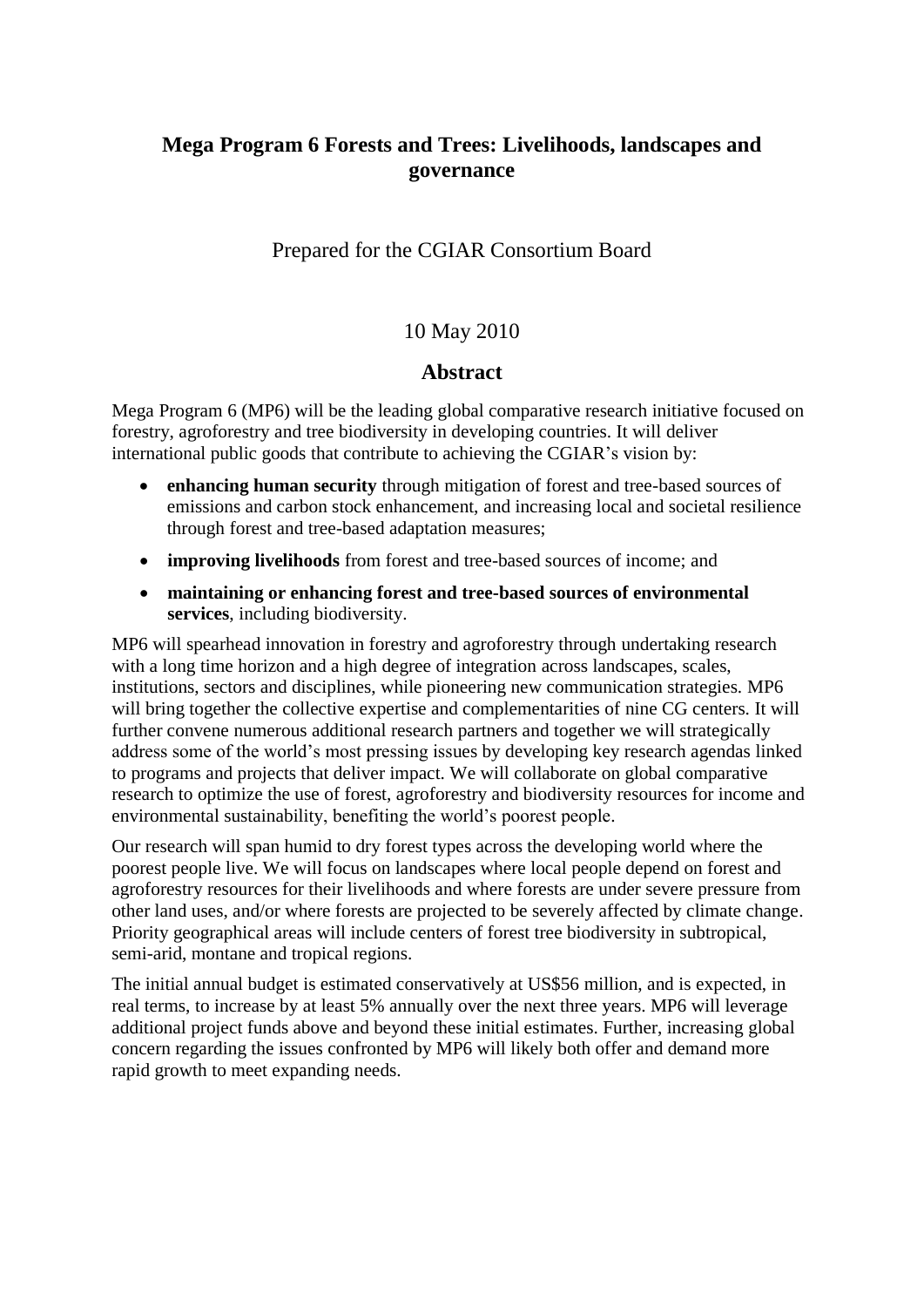### **1. INTRODUCTION**

Forests fall, temperatures rise, biodiversity is lost and indigenous cultures disappear. With the rise in temperatures, fires increase, droughts lengthen, floods spread, soils erode, irrigation systems silt, and pests and diseases affecting livestock and plants adapt and multiply. What many are calling a "perfect storm" gathers strength and the impact rolls across the developing world from the forests to the farms to the atmosphere. The first hit are the poorest people who eke out a living farming dry cereals on degraded and rain-fed lands where the margins for error are slim to none. Next hit are the irrigated areas where floods and drought combine to silt or empty reservoirs; farmers who plant highly targeted crop varieties struggle to adapt, while those dependent on coastal lands and fisheries suffer. Incomes and livelihoods of billions of the world's poorest people begin to spiral downward.

Humans have been poor stewards of our forests, trees and wild genetic resources. Despite decades of effort to reverse deforestation and forest degradation, the trend continues at an alarming rate. During the time it takes to read this case for investment, as much as 400 ha of natural forests and tree cover and the biodiversity they embrace will disappear, a net loss of almost 5.2 million ha annually. According to the Intergovernmental Panel on Climate Change, a conservatively estimated 194,000 tons of carbon will be released in the next 40 minutes from deforestation and land use change. Together, deforestation and land use change contribute 15–20% of the world's total annual emissions.

Natural forests form a dwindling part of a finite land area where conversion to agriculture poses the greatest threat – especially in the developing tropics. Adjacent or newly cultivated cropland may retain remnant trees or accommodate natural tree regenerations. However, these are generally insufficient to provide the goods and services from trees formerly provisioned by intact forests. With a lack of well-planned, well-resourced and long-term efforts to derive more value from trees deliberately cultivated in agricultural and forestadjacent lands, small-scale farmers will become more impoverished.

There has been a failure to implement the policies, solutions and innovations generated by decades of forestry, agroforestry and genetic research. While forest conservation, management, rehabilitation and tree planting have long been part of national and international agencies' strategies for sustainable development, the track record of success is poor. The initiatives have failed on the back of constraints ranging from the technical (planting the wrong trees in the wrong places) and social (inequitable land tenure arrangements) to the institutional (inadequate law enforcement) and political (vested interests in the status quo). Failure to maintain optimal forest and tree cover across the tropics and subtropics is resulting in further deficits in rural livelihoods and loss of environmental services.

### **The value of forests, agroforestry and trees**

The worst-case scenario is not inevitable; the threat of disasters triggers response. The world's policymakers – international, national and local – now realize what is at stake. Despite rapid deforestation and failure to implement integrated farming systems on degraded lands and farms in humid and semi-arid zones, forests and trees still cover more than 30% of the global land area, containing 80% of terrestrial biodiversity. This combined habitat includes more than 60,000 tree species, many still undescribed, thousands of which are of critical importance to the diets, medicines and incomes of poor people around the world.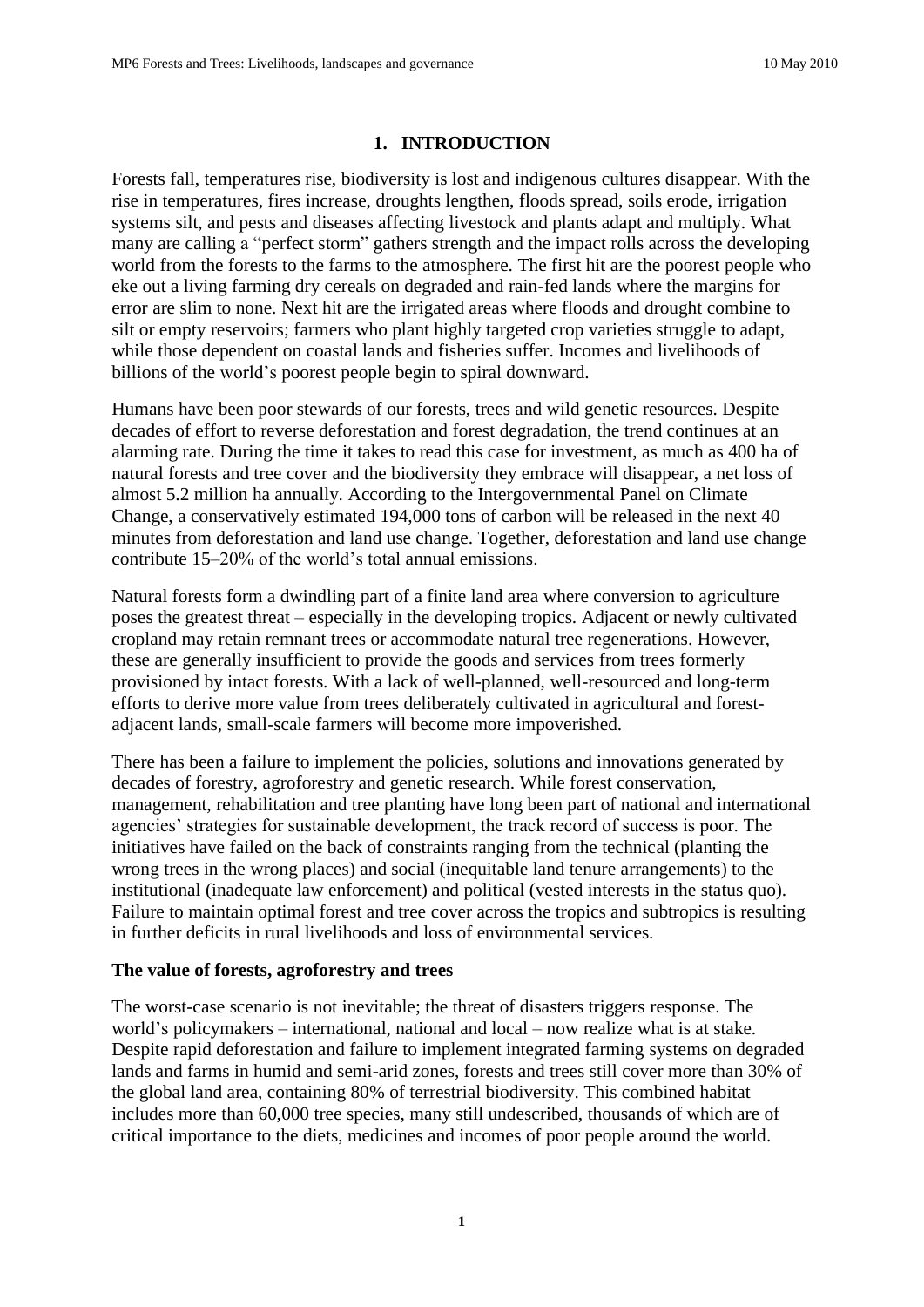Furthermore, nearly half of the world's agricultural lands have at least 10% tree cover. In dry areas, trees play a particularly important role in producing fodder and fruit and facilitate water infiltration, soil erosion and nutrient cycling. Fuelwood from trees accounts for 10% of total primary energy equivalent to 1.6 billion  $m<sup>3</sup>$  of wood. In Africa, more than 90% of wood removals from forest are for fuel. Even at a modest value of \$50 per  $m<sup>3</sup>$ , this equates to an annual value of more than \$80 billion.

Estimates of the value of international trade in timber are as high as \$150 billion annually. Income derived from the sale of non-timber, forest and farm products such as fuelwood, nuts, fruits, honey and bushmeat, more often than not harvested, processed and/or marketed by women, adds as much as \$50 billion more. These industries may provide income for one billion people; however, these income streams are now threatened by supply constraints due to overexploitation and/or underutilization. The value of environmental services – water and hydrology, pollination and carbon storage – if properly accounted for could add tens of billions of dollars more. The importance of natural forest resources as a source and sanctuary for cultural and aesthetic values is beyond measure.

#### **The context: Tree cover transitions**

To grasp the unique opportunity offered by Mega Program 6 (MP6), it is essential to understand trends in forest and tree cover. Historically, forested countries have experienced phases of decreasing and then increasing forest area, shifting both the type and amount of tree cover in landscapes, as illustrated in Figure 1. The progress of a country or region along the so-called "forest transition curve" has tended to track demographic change and economic development. Depending on stakeholder perspectives, changes can imply environmental degradation or improvement. However, various trajectories along the curve can lead to the suboptimal outcomes now experienced from the perspectives of rural communities and societal resilience, where tree cover loss lead to deficits in forest-based livelihoods and environmental services. As illustrated in Figure 2, the underlying cause of these outcomes is, overwhelmingly, a deficit in governance.



**Figure 1. Forest, agroforestry and tree components in landscape mosaics**

**Figure 2. Forest and tree cover drivers and deficits**

### **The opportunity**

Given a 10-year horizon, there are mutually reinforcing global trends and factors that underline the opportunity and urgency for undertaking MP6. First, global awareness of tropical and semi-arid forests, agroforestry and biodiversity has risen to the forefront of political discourse with the appreciation of linkages between forests, climate change and the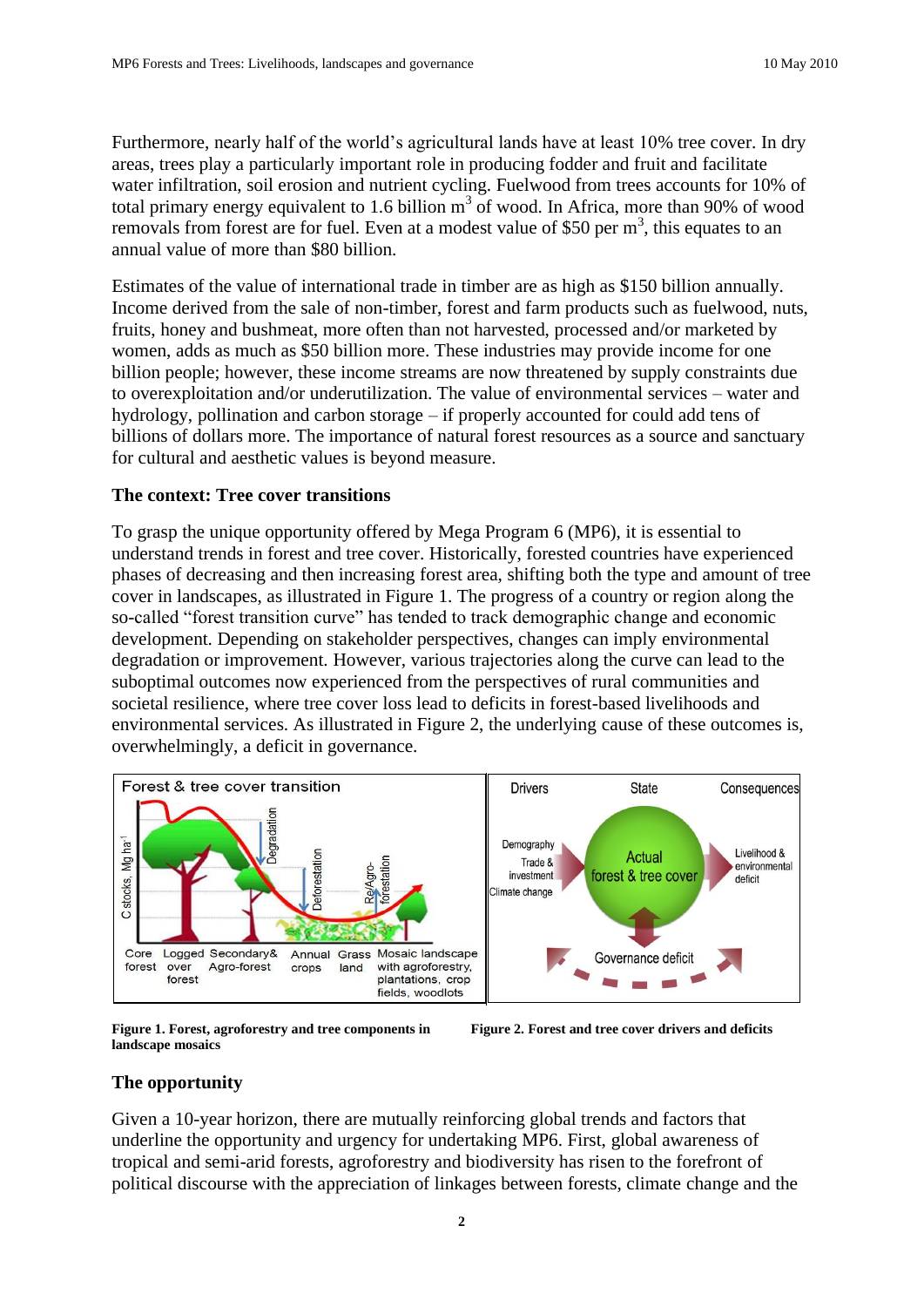growing demand for energy and food security. This awareness is generating new finance and political will to address the long-standing challenges described above. The opportunity now is greater than ever before for current and new research to inform the policies and practices that determine how well forests and trees will meet the needs of stakeholders from the poorest to the richest countries – and never before has there been a greater demand for practical information, solutions, tools and policies in these areas.

MP6 will be the first global research initiative of its kind to focus on the potential roles of forest, agroforestry and tree genetic resources in mitigating and adapting to climate change and improving livelihoods across the landscape from forests to farms. The international research centers engaged in MP6 represent the spectrum of CG centers and bring decades of global comparative research and experience in "what works" (and doesn't work) to address the challenges ahead. They have built a reputation for unbiased science and have partner networks, built over years of collaboration, which span the globe. If they do not already have the answers to the most pressing problems at hand, they are optimally placed, individually and collectively, to design and undertake the research necessary for impact – today and in the future.

Current research opportunities include the following.

- Research to inform strategies to conserve and use natural production forests, and the genetic diversity of socioeconomically important tree species, while reducing climate emissions.
- Research to inform policy and approaches to help rural communities adapt, while maintaining environmental services, in the context of climate change impacts on forests, trees and agroforests.
- Options to increase the productivity of smallholder agroforestry and tree-crop production through intensification, while enhancing soil fertility and carbon density of agricultural landscapes.
- Knowledge to support the domestication, propagation and improvement of wild tree species, thus enhancing their value to rural communities.
- Approaches to assist communities and smallholders especially women to secure access to forest, agroforestry and tree products such as timber, bushmeat, fruits, resins, honey and firewood, and to provide incentives for long-term investment to enhance rural incomes.
- Support to improve decision-making in the allocation of forestland to produce food, fuel, fiber and environmental services.
- Research to develop approaches to conserve biodiversity of forests and trees at the landscape scale for societal benefit while understanding and addressing trade-offs with rural income opportunities.
- Studies to identify the leverage points (and thus influence policy) that can shape the effects of global trade and investment on forests, agroforests and trees, and on the people who can and do use these resources.

In addition to these opportunities, and others highlighted in this proposal, we anticipate addressing emerging research needs as they unfold over the life of MP6. With appropriate partnerships, CGIAR centers participating in MP6 could contribute to the development of currently embryonic science linking forest-cover change to continental scale shifts in rainfall patterns. In addition, increasing afforestation globally, be it through habitat rehabilitation or plantations, remains insufficiently understood in terms of impacts on society and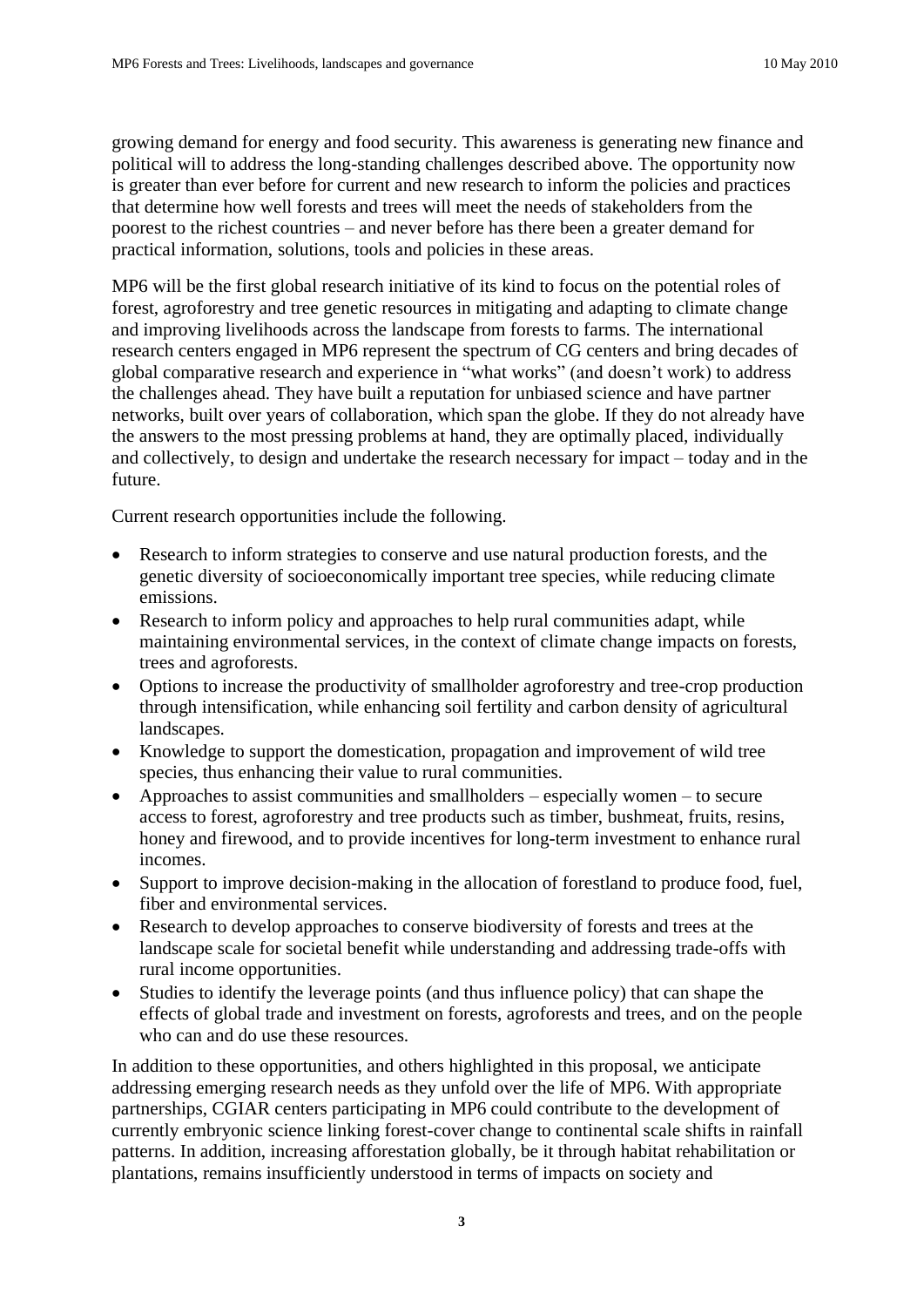environmental services, and could become a more focused target of MP6 research. Finally, the progress of climate change itself, and the rapidly evolving regimes governing the integration of forests and trees into climate protection strategies at global and national levels, will undoubtedly generate unexpected research needs that we will be well positioned to tackle.

# **2. OBJECTIVES**

MP6 aspires to be the leading global comparative research initiative focused on forestry, agroforestry and tree biodiversity in developing countries. We will convene the world's leading expertise through new and existing partnerships with advanced and national research institutes, and will work closely with other national and local-level partners to assess and build capacity to undertake research for impact.

MP6 is designed to deliver three types of impacts for achieving the goals of the CGIAR:

- Enhanced human security through mitigation of forest and tree-based sources of emissions and carbon stock enhancement, and increased local and societal resilience through forest, agroforestry and tree-based adaptation measures (measured by reduction in tons of carbon emitted and increase in tons sequestered; and hectares of land covered by well-adapted tree and forest management practices).
- Improved livelihoods from forest, agroforestry and tree-based sources of income (measured by numbers of people, and proportion of women, affected; and by how much).
- Maintained or enhanced forest and tree-based sources of environmental services, including biodiversity (measured by hectares of land spared from unwise conversion or degradation, hectares of land rehabilitated and the level and value of services provided).

Quantification of these prospective impacts, and more detailed elaboration of the pathways by which they will be achieved, will be included in the full proposal. MP6 will consist of three components, each with a clear objective. Because forest, agroforestry and tree resources can and indeed must be managed for multiple benefits, research under each component will serve all three objectives, allowing impact pathways (see Figure 3) to be interwoven. The three components are:

(1) Enhancing the contribution of forests, agroforests and trees to climate change mitigation and adaptation

(2) Improving livelihoods from forests, agroforestry, trees and their genetic resources

(3) Maintaining goods and services from forests, agroforestry and trees in multifunctional and dynamic landscapes

Research under each component will span humid to dry forest types across the developing world. Priority geographical areas will include centers of forest tree biodiversity in subtropical, semi-arid, montane and tropical regions, areas where local people depend on forest and agroforestry resources for their livelihoods, and forest areas under severe pressure from other land uses and/or projected to be severely affected by climate change.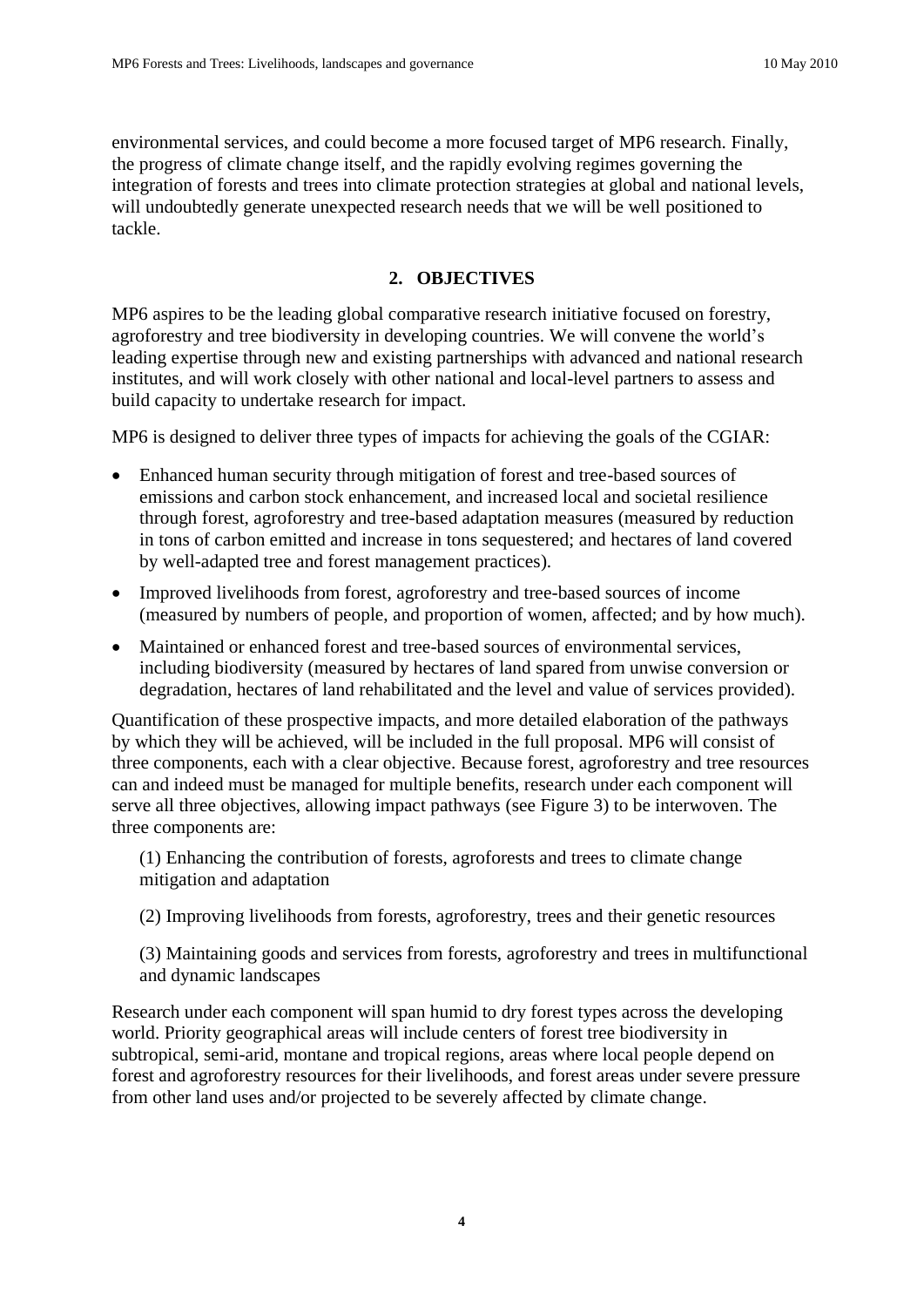

# **3. INNOVATION**

MP6 represents an innovation in research design by undertaking research with a long time horizon, across landscapes, scales, institutions, sectors and disciplines, while pioneering new communication strategies to lead from research to outcomes and impacts.

**Long-term research**: As documented in the 2009 Social Science Stripe Review and other recent reports, increasing reliance on restricted funding has driven CGIAR research toward ever-shorter time horizons. With the assurance of longer-term funding, MP6 will put into place mechanisms for collecting longitudinal data sets and generating knowledge from global comparative research, including the establishment of "sentinel sites" such as those recommended in the Review. We envisage utilizing a combination of benchmark sites/watersheds, transects, permanent sample plots and stratified baselines.

**Integrated research across landscapes and scales**: By spanning the transition gradient from relatively undisturbed natural forests to trees in agricultural mosaics, MP6 will offer an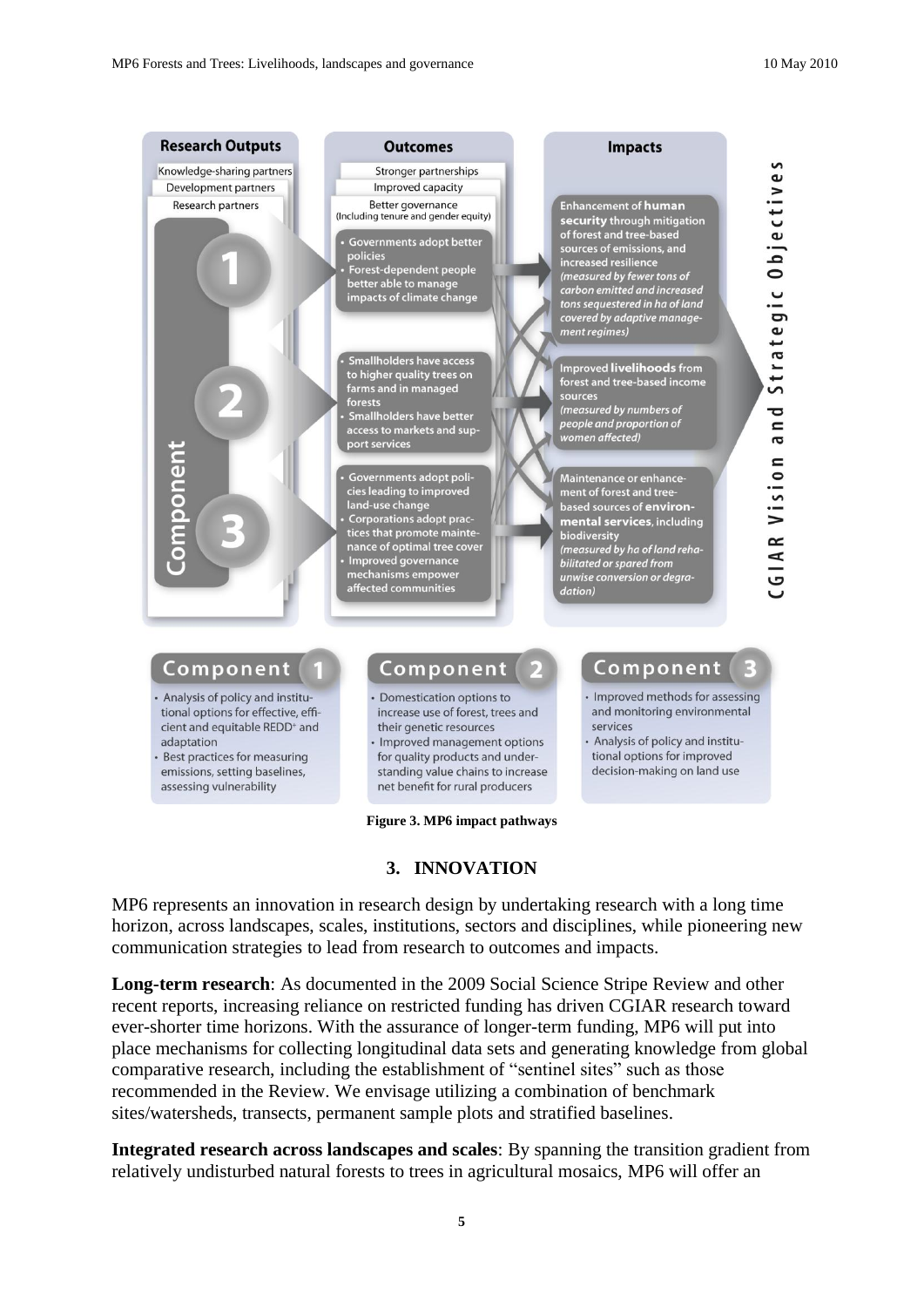integrated vision of forests, agroforestry and trees at the landscape scale, and the options they provide to better address livelihoods of the poor and protect the environment. The potential geographic scope is huge, and covers the majority of the developing world, 3.7 billion ha of forest (30% of the total land area), 260 million ha of tree plantations and one billion ha of agricultural land with >10% tree cover. By assessing drivers and impacts of tree cover change from local to global scales, MP6 will illuminate the trade-offs and complementarities between local uses and global demands for forest and agroforestry resources. Recognizing that the sustainability of such landscapes requires finding a balance between forest conservation and competing land and resource uses, MP6 will help achieve more equitable outcomes by providing a basis for negotiation among groups and across scales.

**Integrated research across institutions, sectors and disciplines**: Previous research has demonstrated that most drivers of forest loss originate outside the forestry sector narrowly defined, and that solutions must involve institutions and disciplines beyond ministries of forestry and foresters. MP6 will mobilize interdisciplinary research teams and partnerships across sectors to match the complexity of the challenge to be overcome. Moreover, it will assume co-responsibility to ensure that research outcomes are achieved with new constituent partners. Engagement with development enablers and promoters will provide better pathways from research outcomes to overall impact.

**Communications:** MP6 will apply innovative communication strategies to ensure that the knowledge generated informs policy, practice and public discourse on a daily basis. We will continue to use traditional peer-reviewed and other scientific publications as a means to validate and communicate research results, but will also make use of "new media" opportunities and respond to needs identified from the field. MP6 will aim to fill a global media and policy gap for scientifically authoritative, unbiased, high quality and engaging information on forests, agroforestry and trees. MP6 will leverage the centers' existing high levels of global exposure from events such as Forest Days (hosted annually at UNFCCC COPs) and World Agroforestry Congresses (Delhi 2013), and will take advantage of other opportunities – such as the UN International Year of Forests in 2011 – to disseminate knowledge generated.

### **4. PROGRAM COMPONENTS**

# **MP6-Component 1: Enhancing the contribution of forests, agroforestry and trees to climate change mitigation and adaptation**

Better management of forest and tree resources is the least expensive and potentially fastest response to many of the challenges of climate change. Their contribution to carbon sequestration and mitigation of emissions is recognized in the international negotiations on reducing emissions from deforestation and degradation (REDD+), related national strategy initiatives and landscape-scale pilot projects already underway. Forests and trees also provide environmental services that facilitate adaptation to climate change in wider sectors of the economy and society, and as such are a key component of environmental-based approaches to adaptation. However, forests and trees, as well as the people who depend on them, will themselves suffer the effects of climate change, and sector-specific adaptation measures are needed. The identification and maintenance of adequate levels of diversity, within and between forest tree species, will play a crucial role in preserving adaptation options.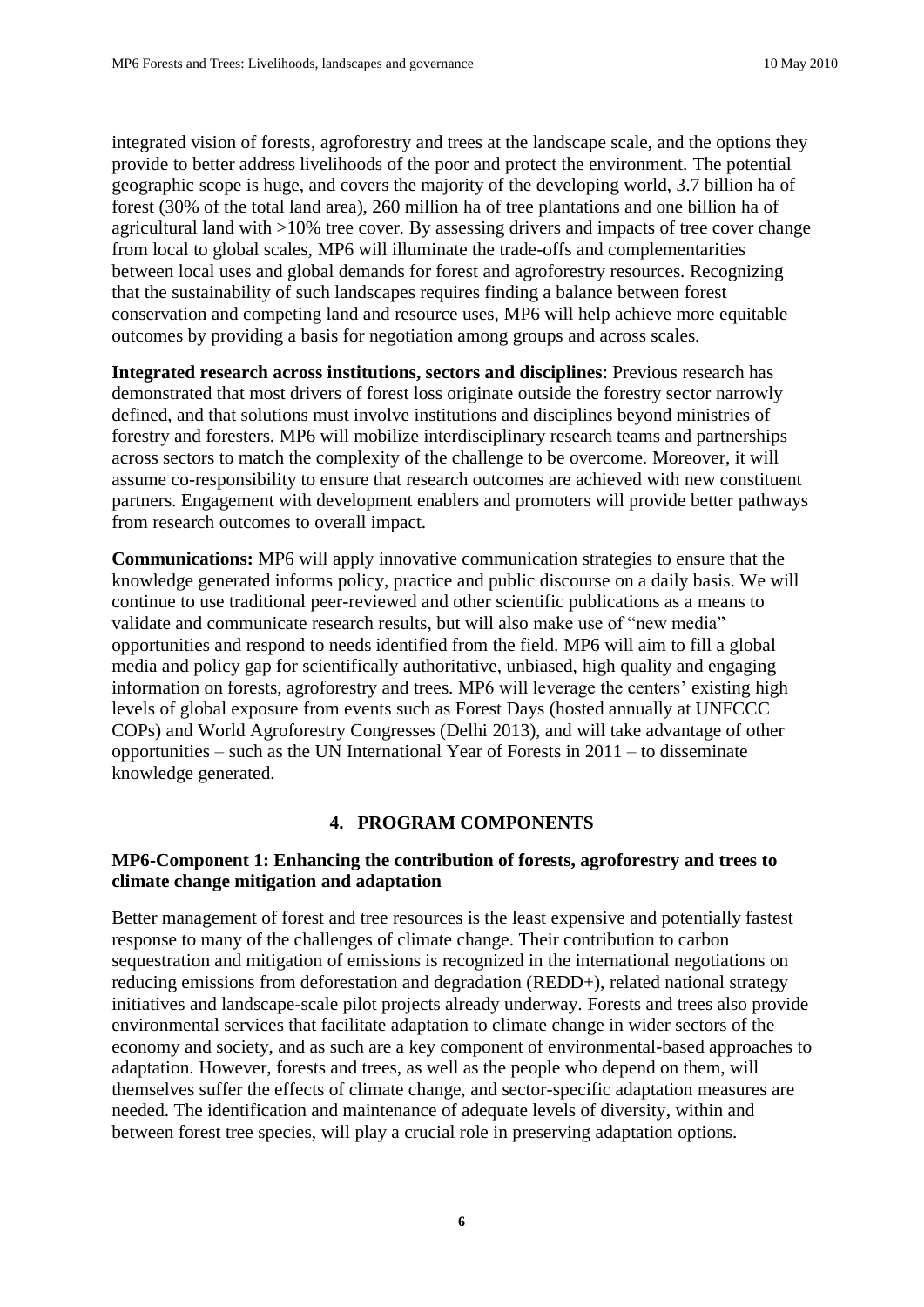Policymakers and practitioners at national and sub-national levels face many challenges in the development and implementation of mitigation and adaptation (M&A) policies and strategies, including REDD+, the Clean Development Mechanism, Nationally Appropriate Mitigation Actions and National Adaptation Programs of Action. This MP6 component will focus on providing the knowledge and tools that they need to enhance the role of forests and agroforestry in mitigating and adapting to climate change. Research will address technical, livelihood and governance challenges, including the measurement and monitoring of emissions, the equitable implementation of REDD+, analysis of agricultural intensification as a strategy for achieving REDD+, and the inclusion of forests and agroforestry in strategies to reduce vulnerability.

It is our aspiration that research conducted under this component will constitute a unique and important contribution to ensuring that new forest-and-climate regimes currently being constructed at global and national levels are effective, efficient and equitable. Within five years, research results will have shaped key features of the global regulatory systems as well as financing priorities for forest-related M&A measures. Within 10 years, research will have resulted in demonstrable improvements in policies and practices, as "second generation" initiatives incorporate lessons from those now getting underway, and in associated impacts measurable in terms of tons of carbon emissions avoided and land area covered by adaptive management practices.

# *Research Theme 1: Informing international- and national-level policies and processes related to climate change, forests, agroforestry and trees*

The aim of this research theme is to identify likely determinants of success or failure of the national policy processes and international agreements related to M&A, forests, agroforestry and trees. Illustrative research questions include:

- What are the key forest-related design elements of international agreements, finance and capacity-building efforts necessary for efficient, effective and equitable REDD+ and adaptation policies?
- How can transparent and inclusive REDD+, adaptation policy processes and implementation strategies overcome existing barriers to reform?
- What governance mechanisms are most effective in fostering the cross-sectoral coordination necessary for REDD+ and cross-scale linkages needed for harnessing the potential of forests to reduce societal vulnerability?

Research outputs will include tools and guidelines for improved international mechanisms and national planning processes based on analysis of the results of early experiences in several leading countries. Over time, as experience accumulates, research will be able to answer questions about the conditions under which needed reforms – such as clarification of forest tenure – can be accelerated, as well as the comparative efficacy of alternative institutional arrangements for channeling REDD+ and adaptation funds, and for facilitating the necessary inter-sectoral and cross-scale collaboration.

Impact pathway: Comparative analysis of different international and national M&A options – disseminated directly to relevant policy arenas and indirectly through knowledge-sharing partners – will lead to better understanding among UNFCCC negotiators, relevant national policymakers, opinion leaders representing key stakeholder groups, and the media. Better understanding of the implications of alternative options among relevant stakeholders in turn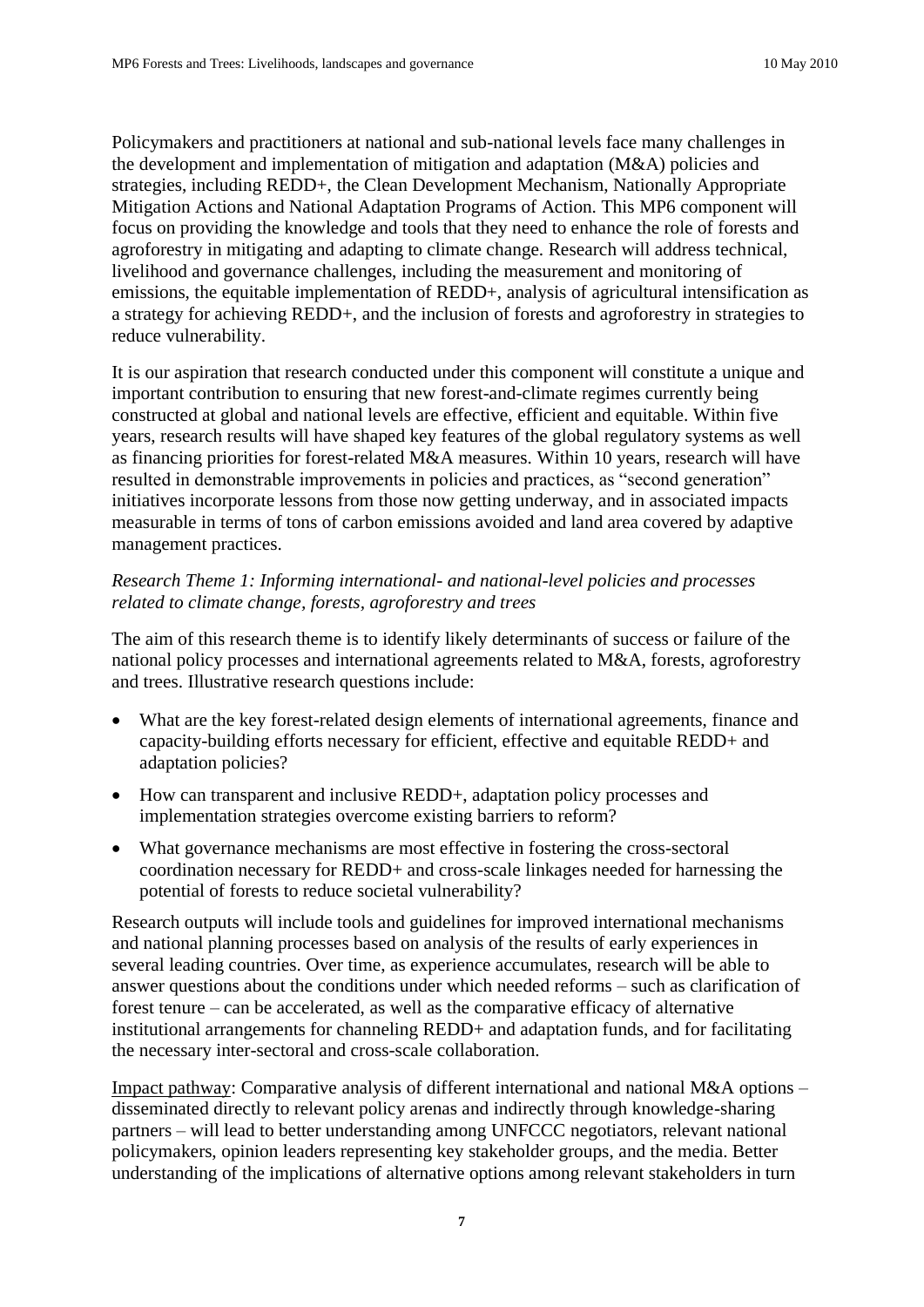will lead to the adoption and implementation of improved policies and institutional arrangements.

# *Research Theme 2: Improving sub-national and local initiatives for climate change mitigation and adaptation*

The aim of this research theme is to influence the design of sub-national and local M&A initiatives in forested or tree-dominated landscapes. Illustrative research questions include:

- How can specific design features contribute to equitable benefit sharing (including across gender), tenure clarification and leakage prevention in landscape-level REDD+ activities?
- How can local communities be involved in vulnerability assessments and planning for adaptation in ways that improve their adaptive capacities?
- What are the trade-offs and synergies between forest, agroforestry and tree-related M&A measures in sub-national and local initiatives?

Research outputs will enable the proponents of initiatives to incorporate existing knowledge to ensure effective, efficient and equitable outcomes. While experience in the implementation of M&A demonstration activities is limited, there is ample experience from related activities to inform the design of new initiatives. There is also considerable potential to design assessment and monitoring systems to maximize learning from the "first generation" of REDD+ and adaptation initiatives to develop best practice for the "second generation," and similarly for follow on approaches.

Impact pathway: The results of a comparative analysis of how M&A initiatives interact with local livelihoods and governance contexts will be disseminated through a purpose-built "learning community" utilizing appropriate partnerships and new media. Findings regarding the policy and capacity constraints on more effective, efficient and equitable outcomes will be disseminated to policymakers and donors in a position to finance capacity-building efforts. Affected communities will have access to new knowledge and tools necessary to take advantage of REDD+ opportunities and develop strategies for adaptation.

# *Research Theme 3: Best-practice methods for improved mitigation and adaptation initiatives*

The aim of this research theme is to develop best-practice technical methods for improved M&A initiatives related to forests and trees at different levels. Illustrative research questions include:

- What are the best practices and decision support tools for measuring, estimating and managing carbon stocks in landscapes?
- What are the most cost-effective methods and tools for assessing the impacts of climate change on forests, agroforests and biodiversity (including genetic resources) and for determining adaptation options?
- How can communities take part in the participatory monitoring of carbon stocks and climate change impacts?

Action research at the community level linked to the work of advanced research institutes will identify cost-effective methods for measuring, estimating and managing forest carbon stocks and flows at the national and local scales. We will build methods and tools for analyzing the future impacts of climate change on forests, for measuring threats and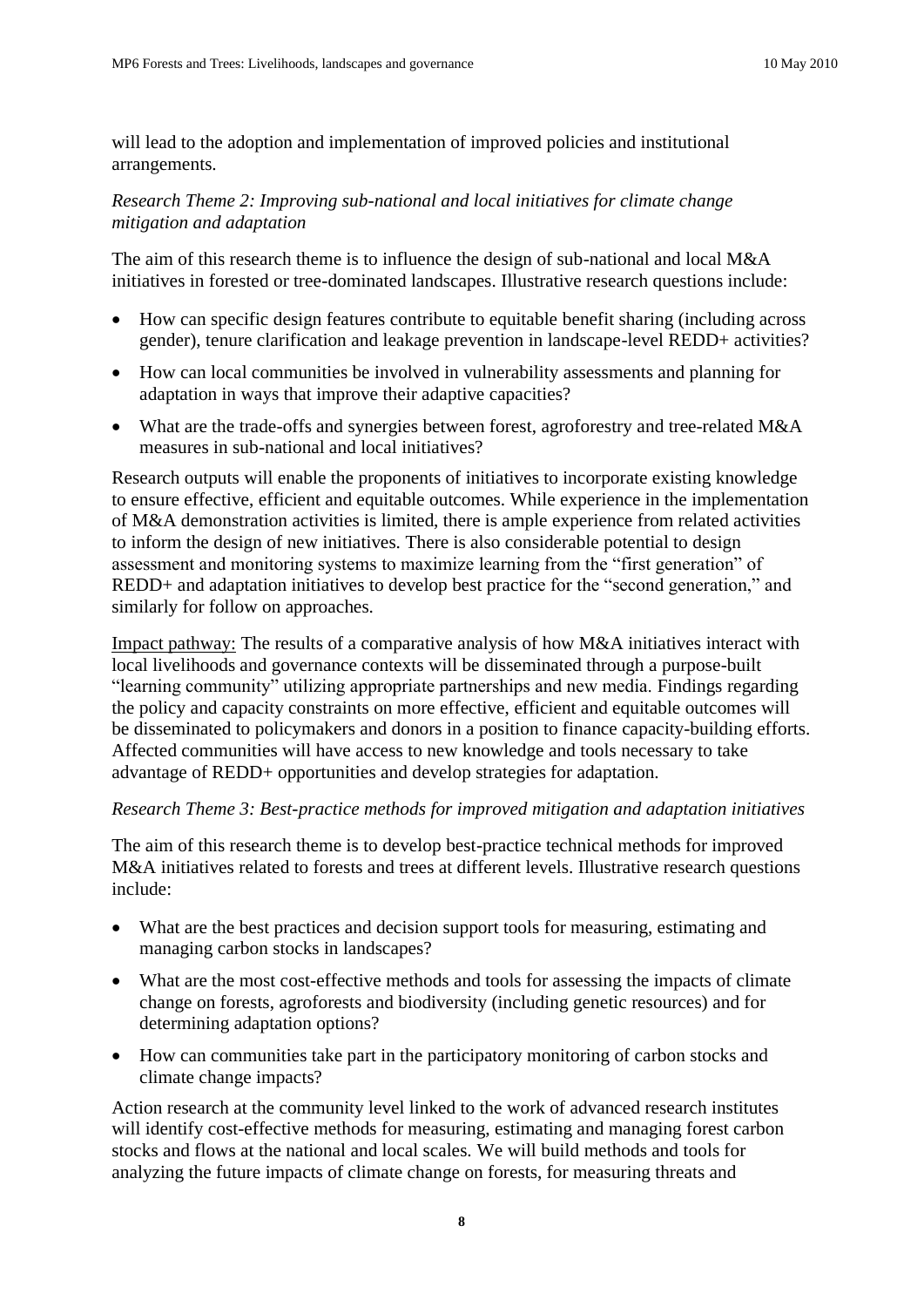determining adaptation options for reducing negative impacts, and for addressing impacts on forests, agroforestry and trees (e.g., designing networks of protected areas and managing *exsitu* collections for important forest tree species). In addition, we will develop specific methods for evaluating the role of environmental services in societal adaptation, such as the role of hydrological services in decreasing vulnerability to water scarcity, and for assessing the potential and costs/benefits of environmental-based approaches to adaptation.

Impact pathway: Multi-scale research will generate methods and tools for monitoring forestand tree-related carbon and climate impacts. Partnerships with development organizations will lead to the use of research findings by M&A practitioners to design programs that are effective, efficient and equitable, and include the meaningful participation of local communities. We will extend research results relevant to the design of rules for REDD+ and adaptation finance through reporting directly to relevant policy arenas.

### **MP6-Component 2: Improving livelihoods from forests, agroforestry, trees, and their genetic resources**

This component deals with lost opportunities to enhance poor people's livelihoods stemming from the suboptimal quality, quantity and type of trees as well as from limited access to forest resources, which restricts rural and forest-dependent peoples' income and self-reliance. The lack of quality tree germ plasm, inappropriate farm management practices, insecure forest and tree tenure, and limited market integration mean that much potential for improving livelihoods and the environment remains untapped. Global trade of the existing top 20 tropical tree crops exceeds \$80 billion, yet little of this value is accrued by smallholders. In particular, valuable opportunities to improve the livelihoods of communities are being lost due to:

- Underinvestment in the improvement, prioritization, domestication and wider cultivation of higher-value tree species (both existing and new tree crops).
- Underperformance of trees retained or planted due to gaps in the knowledge smallholders need for good silvicultural/horticultural management of tree intercrops.
- Poor understanding of reproductive inviability of unrepresentative, inbred or small founder populations of trees used for subsequent generations of tree planting.
- Threats to natural and planted populations of tree stands, including lack of attention to tree biodiversity conservation, with inadequate or inappropriate integration of trees into sustainable farming practices.
- Prohibitions and restrictions against on-farm commercial forestry, tree ownership and utilization.
- Inadequate understanding of market opportunities, underperforming (and gender-biased) policy and institutional support for smallholder production and processing.
- Neglect and lack of recognition in forest and agricultural policy of the informal timber sector, which tends to be closely associated with agricultural systems.

Better use of trees and forest resources to benefit livelihoods thus requires a combination of: (1) improved tree management and propagation; (2) enhanced resource access (land, retained and planted trees) linked to resource conservation, improved productivity of tree-based agricultural and local forest management systems; and (3) better market access for smallholder- or community-managed forest and tree products. Research will develop tools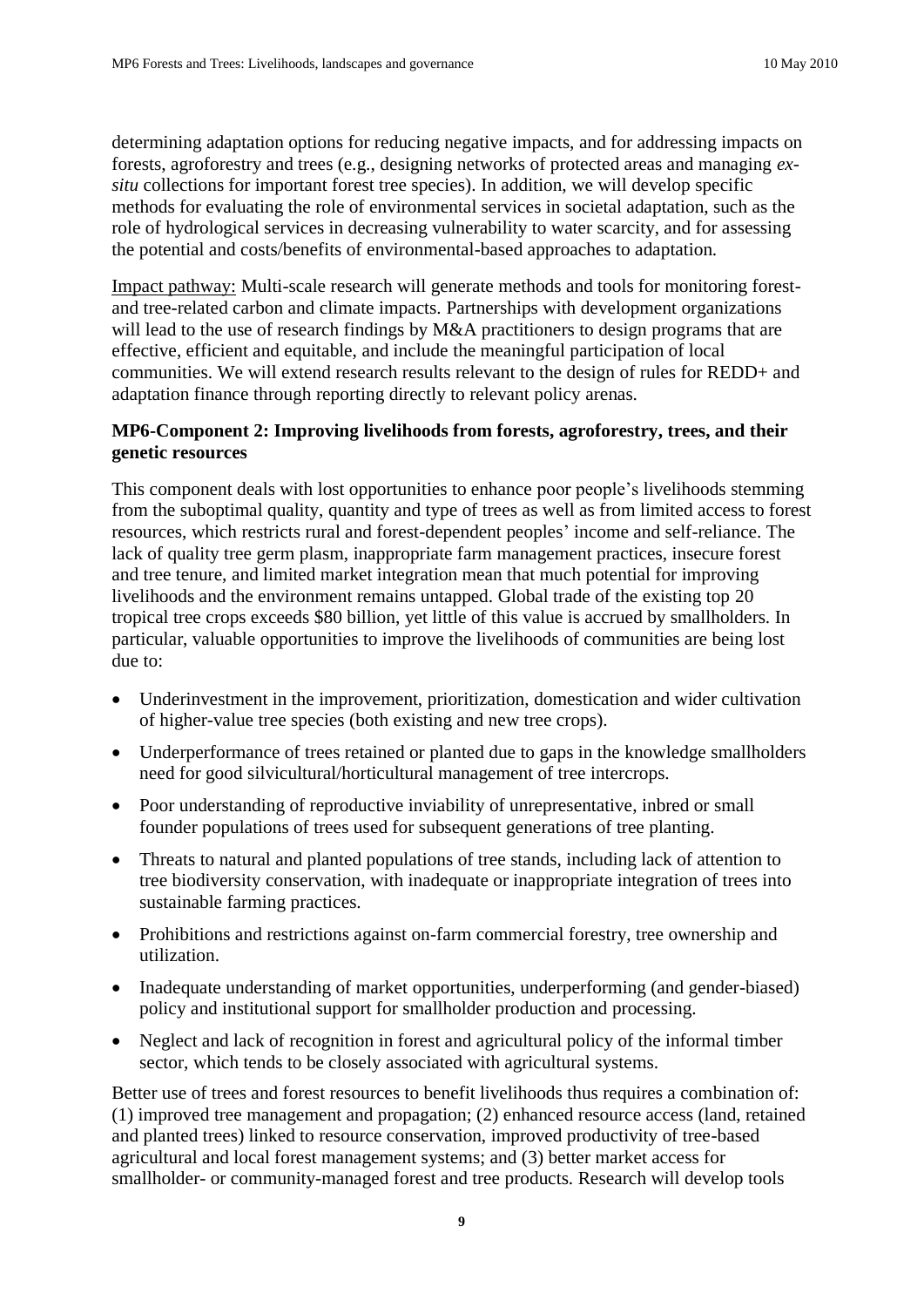and identify policies to (1) enhance tree domestication (in its institutional and biological dimensions); (2) support small-scale forest-based enterprise; and (3) enhance smallholder revenue from agroforestry and community forest products.

# *Research Theme 1: Domestication, utilization and conservation of superior tree stocks*

Illustrative research questions include:

- How can the lack of prior investment in species-specific tree improvement be circumvented using generic techniques for priority tree species (often near-wild in nature)?
- How can key genetic traits in wild populations be identified and harnessed such that highquality germ plasm of socioeconomically important tree species can be made available for planting or grafting, acknowledging climate variability and change?
- What pathways for genetic improvement and better silvicultural management of tree species can best balance short- and medium-term productivity gains with the need to maintain genetic and species diversity in farming landscapes to achieve long-term sustainability and resilience to climate variability and change?
- What are the most effective approaches for promoting the domestication of high-value tree species with different types of partners (e.g., small-scale farmers/agroforesters, research institutions, private companies)?
- What are the best approaches and delivery systems to enhance the quality and range of tree germ plasm cultivated in smallholders' farming systems?
- How can the production and distribution of forest reproductive material be improved?
- How to enhance incomes of poor farmers, particularly women, through diversification and intensification of tree use, including multipurpose species (medicinal and aromatic plants)?

Examples of targeted outputs include farmer-led (multi-locational), researcher-assisted and researcher-led domestication. Efforts will support increased productivity but maintain a level of diversity in species and provenances identified for different functional uses of tree species. Efforts will also increase productivity for different agricultural landscapes and for different product markets, and develop scalable models of on-farm supply of diversified tree-planting materials.

Impact pathway: Assessment and dissemination of tree domestication options for increasing use of forest and tree genetic resources will improve the quality and quantity of trees on farms and across landscapes. Successful domestication will diversify local and global economies and improve forest and tree genetic resource management. Assessment of approaches to support supply chains for tree planting material will lead to improved policies for on-farm production of trees, tenure resolution and investment in innovation.

# *Research Theme 2: On-farm management of trees*

Illustrative research questions include:

 What forms of management of trees, intercrops, pests and diseases and weeds are best suited for a range of agro-ecological conditions, land/labor ratios and economic risks of specialization on single tree crops? What changes in tree management practices and value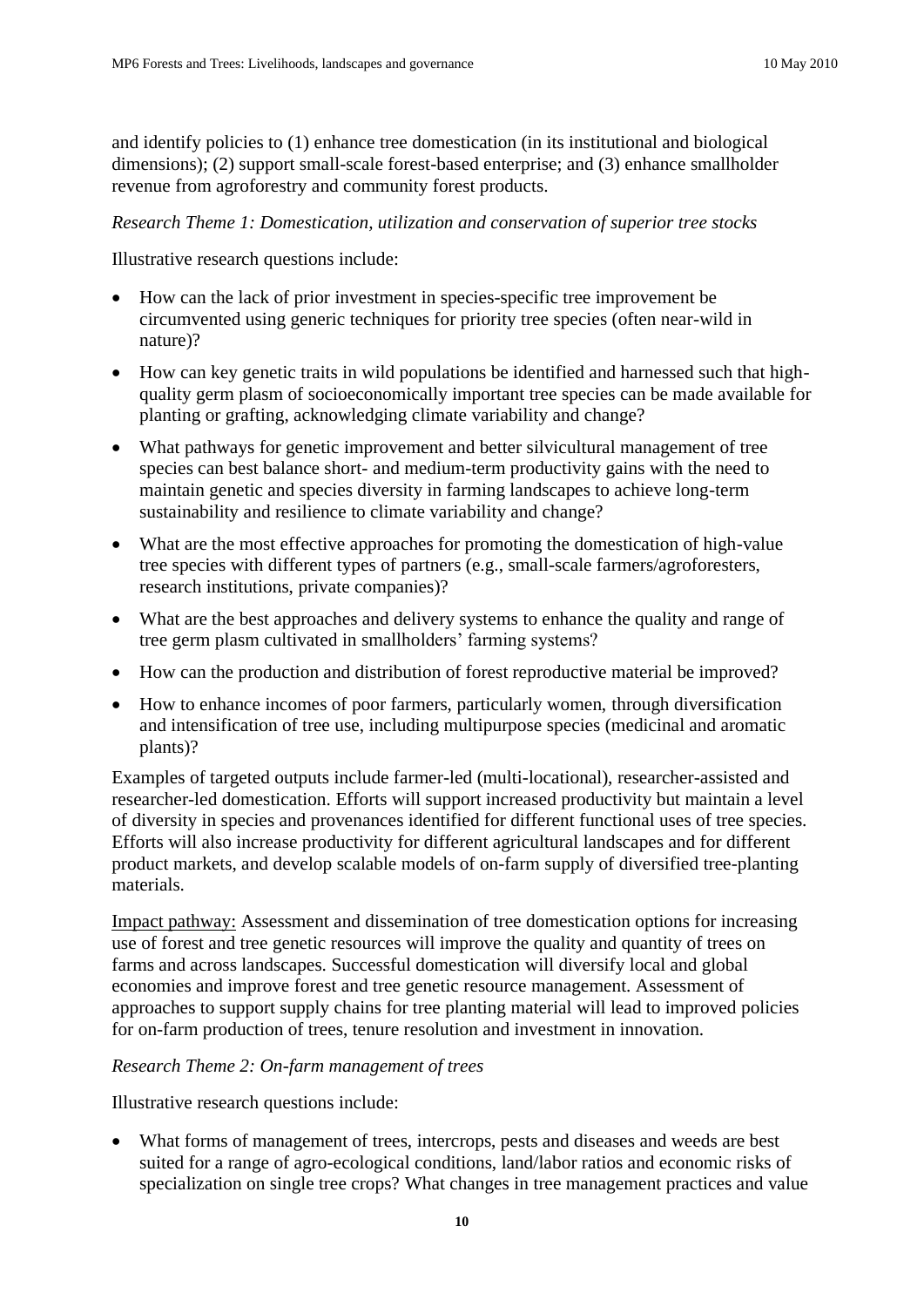chain development are required to increase productivity of the upper canopy component of smallholder perennial systems?

- What facilitative roles of trees can support increases in total farm productivity through sustainable soil, water and nutrient management in intercropping systems with perennials?
- What agroforestry strategies are appropriate for conserving tree genetic resources for future use, in the context of current and emerging challenges (e.g., continued deforestation, agricultural mechanization) to conservation?
- How can we improve the productivity and sustainability of agroforestry systems?

Example targeted outputs include system approaches to support farmer decision making on the use of trees for a wide range of biophysical and socioeconomic contexts. Approaches will identify contextualized "best bets".

Impact pathway: Tools for improving management and quality of planted and retained trees will lead to better interactions between stakeholders. This will result in better-informed decision-making and better-informed policies for investment in innovation, in turn leading to reduced economic vulnerability and increased income for farmers and rural communities.

# *Research Theme 3: Linking smallholder tree products to markets*

Illustrative questions include:

- What framework conditions (policies, incentives) are needed for successful product and value chain development?
- How can certification of good agricultural practices and sustainable timber practices incentivize farmers to modify their tree planting decisions?
- How to establish and effectively develop innovative, equitable and successful ways to facilitate market value chains for forest and tree products?
- What innovative ways can be devised and implemented to improve the supply of market information, technical assistance and appropriate finance to differentiated, local end-users of forest and tree-based production systems?

Example targeted outputs include analytical tools for product and value chain development for forest, agroforestry and tree products linked to good practice guidelines for effective supply of market information, technical assistance and appropriate finance to smallholder tree-based production systems.

Impact pathway: Assessment of product value chains and income opportunities will lead to improved policies, better dialogue between stakeholders, and better-informed farmer and forest manager decision making. Farmers will thus be enabled to provide improved products for the market and thus enhance their income.

# **MP6-Component 3: Maintaining forest and agroforestry goods and services in multifunctional and dynamic landscapes**

Demographic shifts, development pressures and globalized trade and investment (T&I) associated with growing competition for food, feed, timber, fiber and energy constitute major drivers of transitions in tree cover and forests (Fig. 2). These drivers present differentiated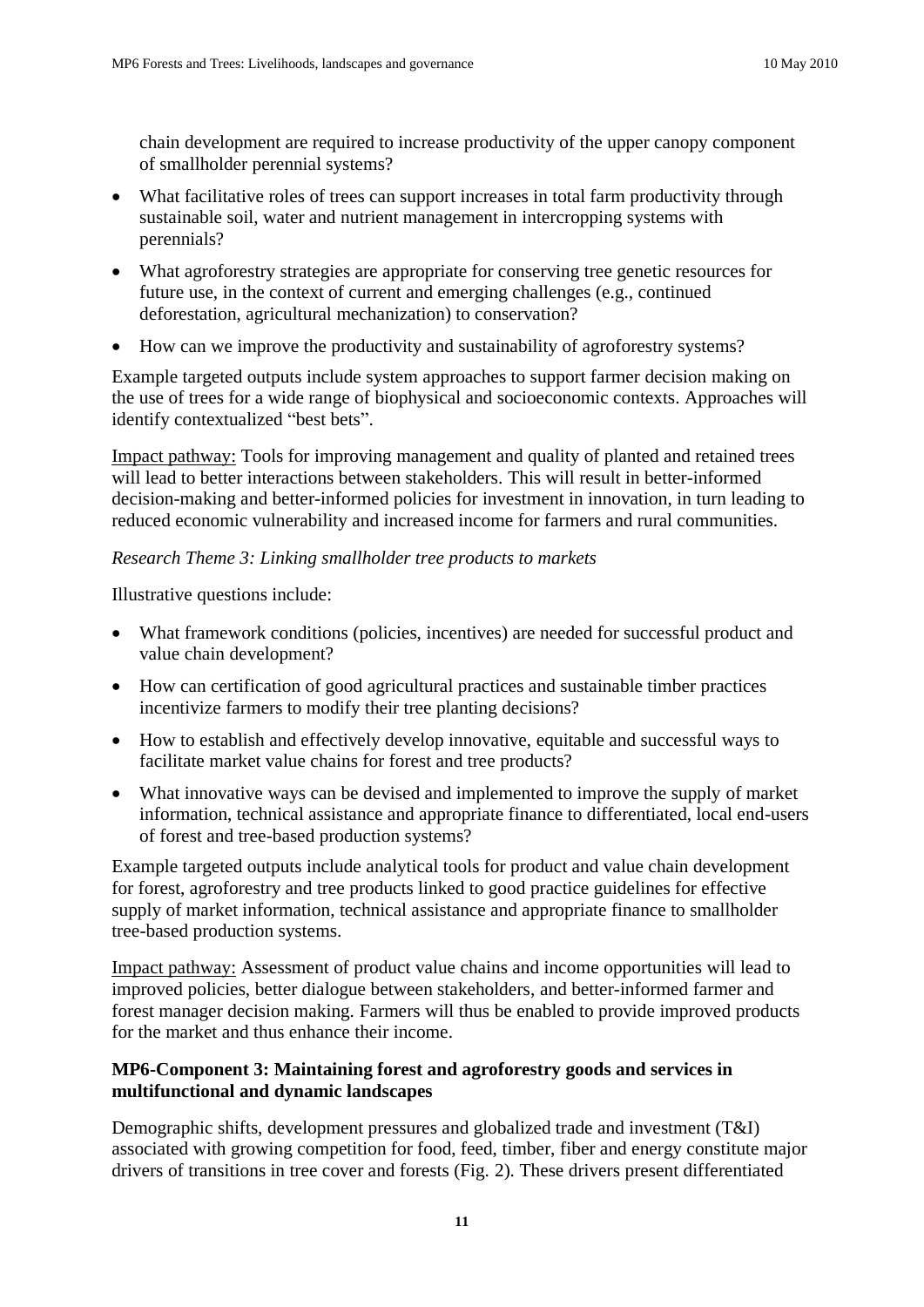threats and opportunities across forested landscapes and are changing the quantity, type and quality of forests and tree cover at small and large scales (Fig. 1). This MP6 component will help the international community, governments, local authorities, local communities and civil society understand and manage the trade-offs between conservation and development outcomes in multifunctional landscapes in ways that avoid deficits in livelihoods and environmental services.

Our research in this component will adopt an integrated multidisciplinary approach to problem solving. It will assess broad patterns of impacts and trends across space and time, explain landscape and institutional change, and develop knowledge through global comparative studies. The component is organized around three interlinked themes to address: (1) drivers of tree cover transition, including extensive agriculture, and global trade and investment; (2) securing environmental services and conservation outcomes; and (3) improved forest management at the landscape scale.

It is our aspiration that research conducted under this component will precipitate a paradigm shift in how production and conservation forests, and associated forest margins, are managed, and by whom. At a global level, the investment decisions, standards and guidelines of key public and private investors, and conservation and forestry agencies, will increasingly reflect this paradigm shift.

Within 10 years, research will have contributed to significant increases in forest area protected from unwise conversion to other uses, spurred by payments for environmental services (PES) and other innovative reward schemes and managed for goods and services beyond timber.

### *Research Theme 1: Managing drivers of forest transition*

Although multiple drivers influence landscape transformation and forest transitions, globalized T&I is playing an increasingly significant role. A variety of trends are shaping global T&I and their impacts on forested landscapes in developing countries: (1) growing demand from emerging economies, especially China and India, for forest and tree (crop) products such as timber and cocoa, with large companies sometimes buying directly from poor producers; (2) the increasing role of transnational corporations in the production and trade of agricultural commodities such as oil palm and soybeans that replace forests; and (3) expansion of large-scale land acquisitions for food crops and biofuel plantations, often at the expense of forests and agroforests. The globalized nature of current drivers demands more effective governance instruments and architectures at multiple levels than currently exist.

Illustrative research questions include:

- How do patterns of forest transition vary with scale in space and time?
- What are the impacts of global T&I on landscapes and livelihoods of the poor, and how do they interact with local conditions?
- What T&I patterns are driven by demand from specific countries or regions, and how does change in supply and demand in one region indirectly affect another?
- What changes in T&I policies and standards at various levels of governance show the most promise for channeling T&I flow in ways that optimize forest-related environmental services and create rural income opportunities?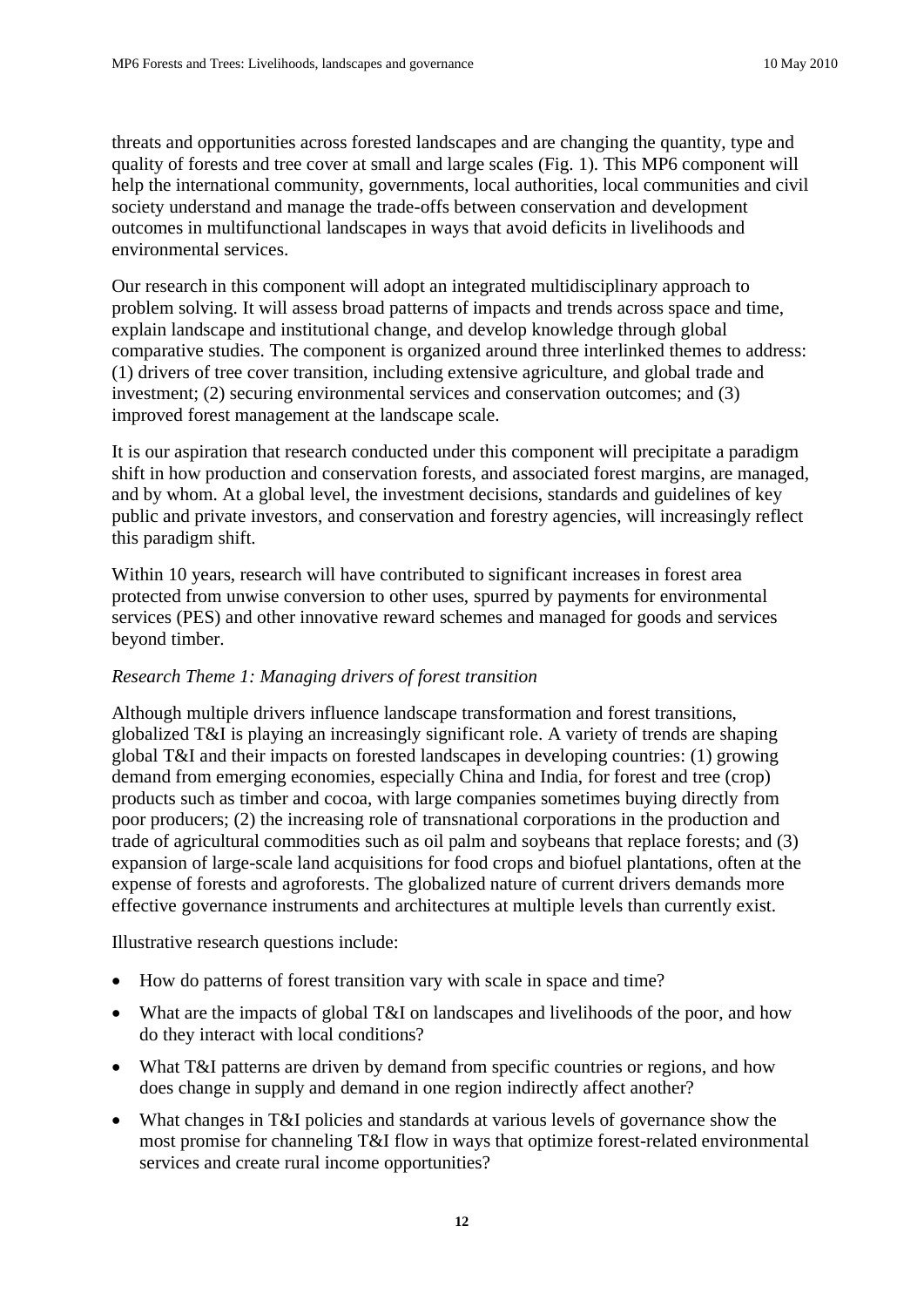Research outputs will include policy options and guidelines to manage T&I impacts, and analysis of impacts of change in policy or practices across landscapes and commodities. Research on global voluntary guidelines and standards for responsible investment, such as "eco certification" of forest products and crops that replace forests, and their impact on global investment and trade in tropical and subtropical countries, will link to work in Component 1 of MP6 as well as MP2.

Impact pathway: Assessments of current and future impacts of trade and investment on forest environmental services and forest-based livelihoods – channeled to key policymakers directly and through knowledge-sharing partners – will raise awareness of the problem and create demand for solutions. Adoption of analytical tools for assessment of drivers of forest transitions and policy options will lead to voluntary action by corporations as well as regulatory changes to better manage forest margin trade-offs and improve land-use planning. More equitable distribution of benefits, secure rights and negotiated responsibilities of forest margin communities will take place. Pressure on forests will be reduced and drivers of forest transitions will shift toward sub-optimally used non-forest lands.

### *Research Theme 2: Securing environmental services and conservation outcomes*

Past and current conservation efforts have tended to focus on protected areas -- sometimes resulting in social conflict and exclusion of local communities from access to forest resources. However, the majority of the world's biodiversity occurs outside protected areas in fragmented landscape mosaics characterized by varying stages of transition from forest to agriculture. Such landscapes provide environmental services, and protect biodiversity values linked to human well-being, as documented in the Millennium Ecosystem Assessment. In the presence of strong tenure and property rights, environmental services can attract direct payments (so-called "payments for environmental services", or PES) and other reward mechanisms, and contribute to both biodiversity conservation and local livelihoods.

Illustrative research questions include:

- What are the most effective methods for assessing environmental services and changes that result as a function of landscape level change?
- How do the outcomes of negotiations over conservation and development trade-offs systematically vary in relation to such factors as negotiation capacity of various stakeholders, scientific input and inclusiveness of participation?
- Under what conditions and at what scales can PES schemes produce outcomes for conservation and human well-being that are effective, efficient and equitable?

Research outputs will include analyses that clarify and quantify which environmental services are at stake in various stages of tree cover transition, and assessments of the effectiveness of alternative governance mechanisms for managing the trade-offs between conservation and development at multiple scales. Research will be coordinated with Mega Program 5 specifically on issues pertaining to wetlands, sustainable land management in the agricultural component of the mosaics and downstream beneficiaries in watersheds.

Impact pathway: Research under this theme will provide methods and tools to assess and design PES schemes and other mechanisms for reconciling conservation and development objectives. We will disseminate policy implications to local authorities, national- and international-level fora and financing agencies. We will mobilize development and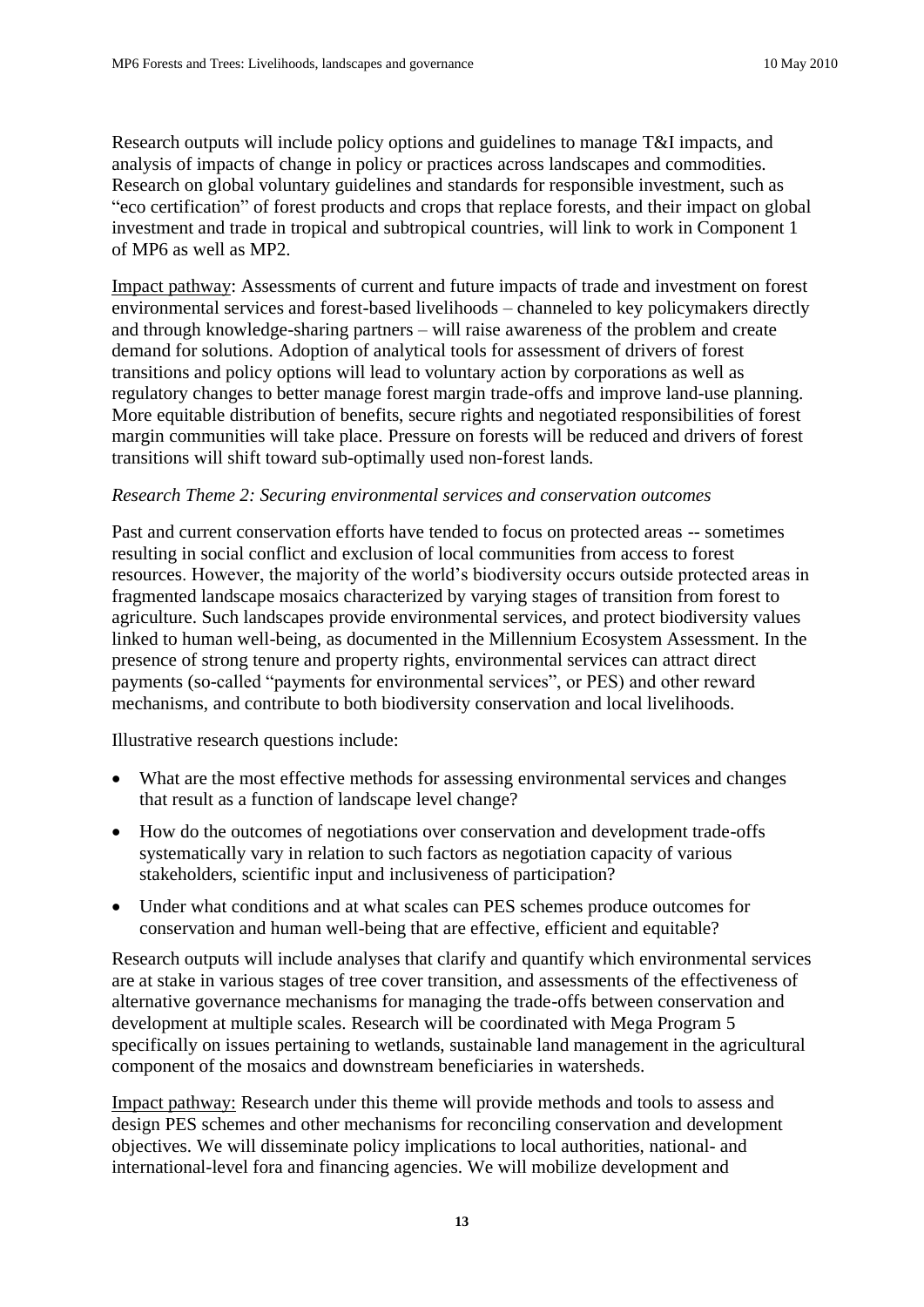knowledge-sharing partners to influence the practices of local authorities and local and international conservation NGOs. Changes in policy and practice will lead to more optimal land-use planning processes and outcomes, reduced conflict over access to, and conservation of resources, and livelihood enhancement.

#### *Research Theme 3: Sustainable forest management at the landscape scale*

A significant portion of the world's forests continue to be managed as "production forest", thus supporting national economies while providing employment and maintaining higher levels of environmental services (such as biodiversity conservation) than other land uses. In theory, such management can be sustainable, but conversion to non-forest land use has often followed logging due to such factors as unsustainable extraction regimes, fire, colonization and infrastructure development. Various public and private standards for sustainable forest management to address both social and environmental aspects have been established, but their content and the role they play in modifying actual forest management practices continue to be contested. In addition, the difficulties faced by small-scale producers in obtaining certification of compliance with such standards have so far limited their application to community forest enterprises.

Over the past decade, major donor agencies have promoted so-called Forest Law Enforcement, Governance and Trade (FLEGT) initiatives to combat illegal logging and trade. Bilateral "Voluntary Partnership Agreements" are being negotiated between the European Union and a number of timber-exporting countries to govern timber exports, requiring the development of standards for legality. The prospective efficacy of these mechanisms, and their impacts on "informal" timber exploitation by rural producers for domestic markets, are currently under debate. Research has demonstrated that efforts to address forest crime tend to target "the little guys" and fail to address underlying causes such as conflicts over forest ownership and corruption.

Empirical research that addresses the perspectives and concerns of a wide range of stakeholders is needed to secure progress in the negotiation of sustainable forest management and timber legality standards, and to ensure that the application of such standards serves to create opportunities rather than hardships for rural communities. Revisiting the scientific bases for improving forest management will help remove major constraints to the implementation of appropriate forest management practices, allowing more equitable and sustainable production of goods and services.

Illustrative research questions include:

- What forest management policies and practices can provide sustainable incomes and incentives for maintaining environmental services, while protecting the natural resource base, and under what conditions?
- What institutions and capacity-building interventions are necessary to level the playing field for smallholder and community forest producers to gain access to formal sector markets?
- How can national and international forest law enforcement efforts be designed for more effective, efficient and equitable outcomes?

Impact pathway: Research will inform multilateral fora, agreements and institutions that *de facto* or *de jure* determine the standards that apply to timber production and trade. These include the UN Forum on Forests, the Convention on Biological Diversity, the International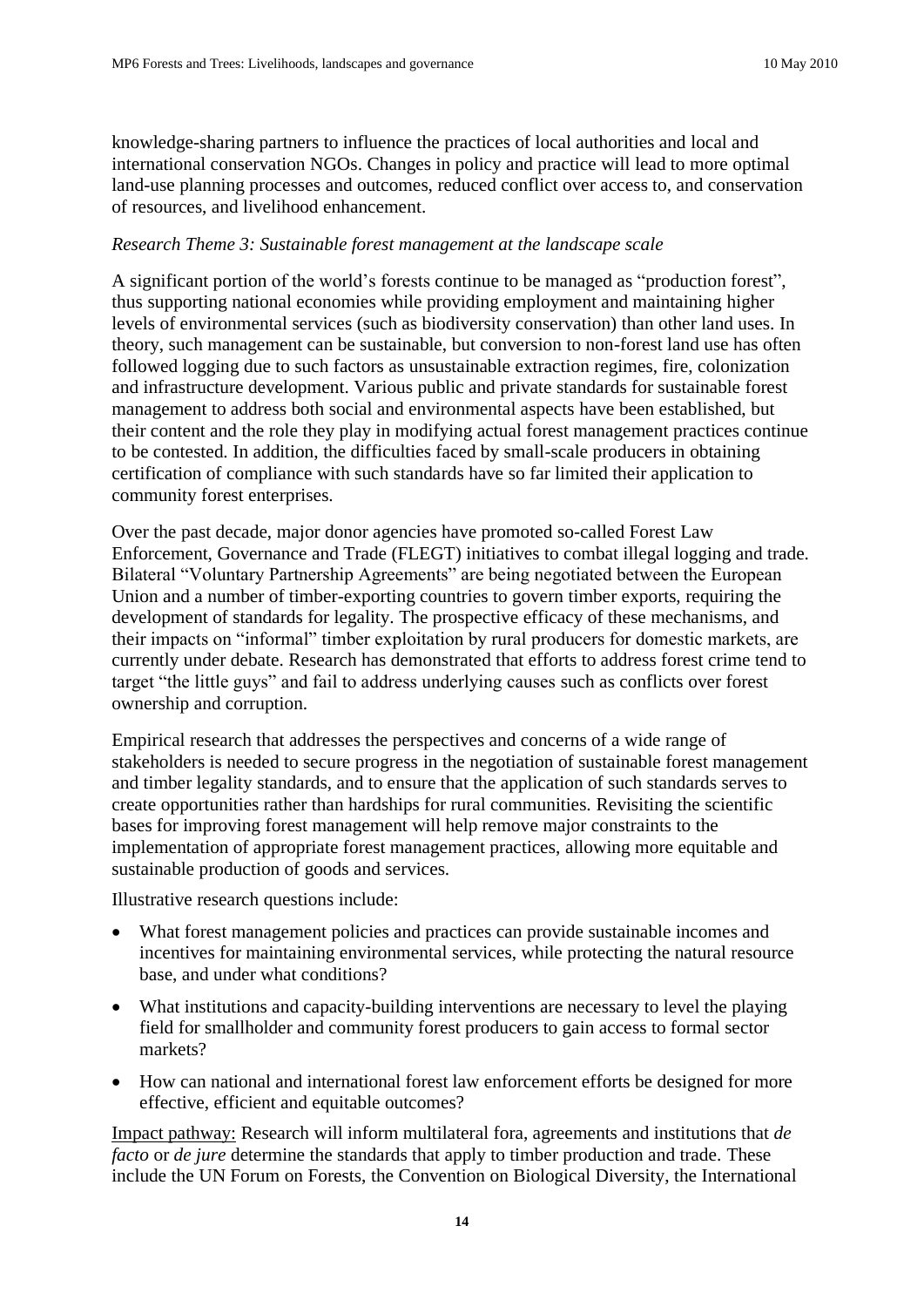Tropical Timber Organization and the Forest Stewardship Council; as well as bilateral donors and multilateral development banks, regional organizations and producer organizations. We will also inform and influence such processes as FLEGT and associated Voluntary Partnership Agreements to reduce illegal logging and trade. At the national and local levels, research will empower development and knowledge-sharing partners to provide tools and instruments to governments, companies and communities for the development and adoption of policies, standards and management arrangements that ensure sustainable and responsible forest use and curtail forest crime.

### **5. CROSS-CUTTING THEMES**

#### **Gender**

Women play critically important yet underappreciated roles in managing forest, agroforestry and tree resources. They are traditionally the main collectors of fuelwood and medicinal and aromatic plants, and other non-timber forest products from open access landscapes. Changes in tree cover and loss of community access to forests can thus have a disproportionately adverse impact on women, with indirect impacts on households and, consequently, on livelihoods of five to ten times as many people.

Accordingly, gender analysis is integral to each of the MP6 research components outlined above. Research will generate an understanding of key institutional, cultural and attitudinal contexts that entrench inequity. It will also identify policies and practices that will enhance gender equity in access to forests and trees and the distribution of associated benefits. Interdisciplinary methodologies (such as household surveys, action research and focus groups) will be developed and applied to capture gendered relations at varying spatial scales and governance levels.

In line with the MP6 components, research will focus on establishing and understanding the impacts of gender differentials on:

- Vulnerability to climate change and adaptation options, and opportunities and risks associated with forest and tree-related mitigation initiatives such as REDD+.
- Access to, and the distribution of, incomes and benefits from forests, agroforests, trees and related products.
- Participation in formal and informal decision-making forums related to forest resource management and land-use change, from the community to higher governance levels.

Research outputs will include analysis of gender in relation to property rights and access to forests, trees and markets; processing of forest products, product value chains, and inputs such as germ plasm and credit; access to knowledge of improved technologies and their adoption; and gendered participation in the various forms of decision-making at local and community levels, and in federated structures. Research conducted under MP6 will result in the increased availability of gender-disaggregated data related to forests and trees.

Gender-related outcomes of MP6 will include the incorporation of gender equity considerations into forest-related policies and practices, and the increased inclusion of women in institutions for forest-related decision-making. These outcomes, in turn, will result in improved gender equity in control, access and benefits from forest, agroforestry and tree resources across spatial scales.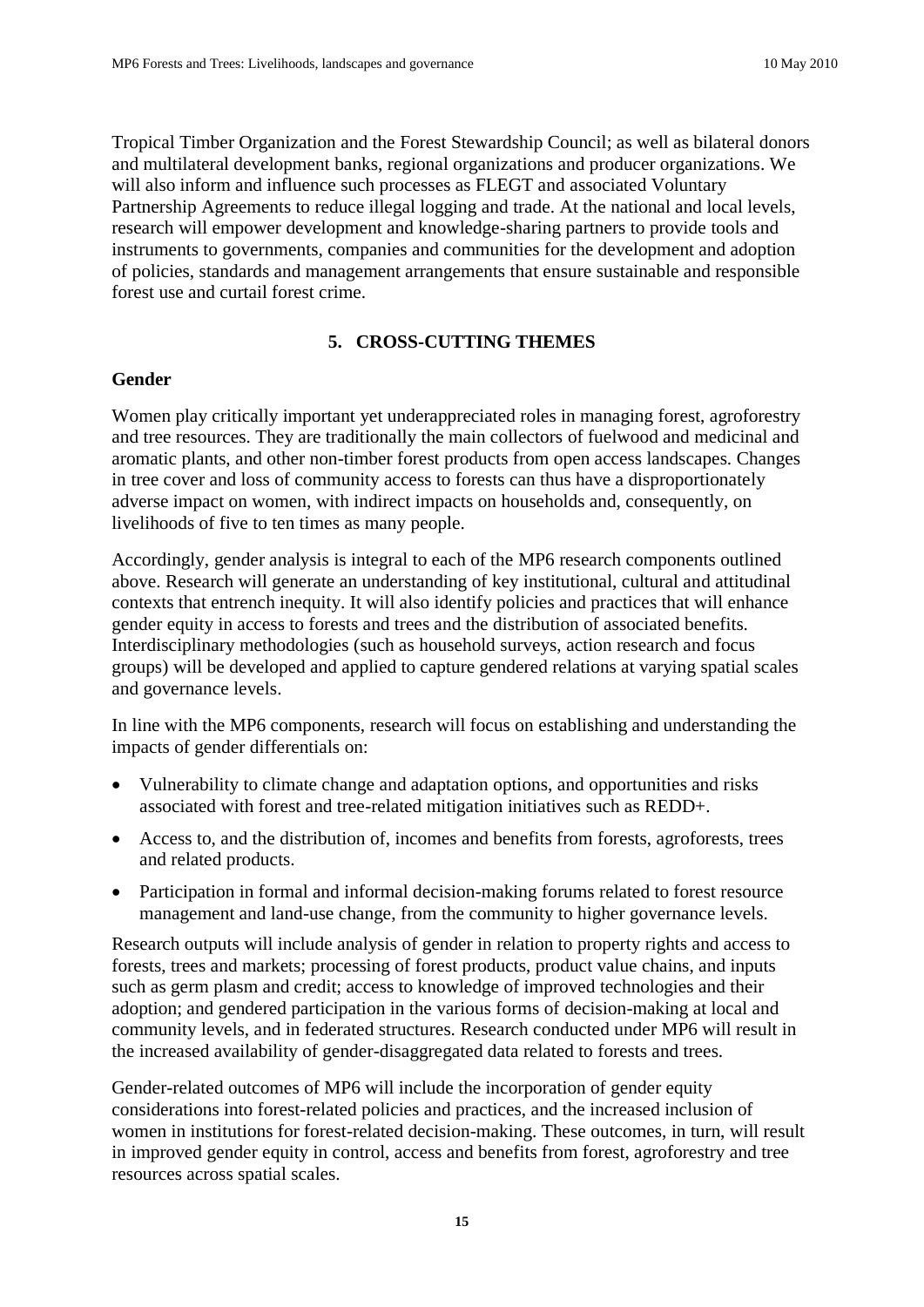### **Capacity building**

The capacity-building needs of institutions in developing countries relevant to forest research and implementation are substantial. There is a lack of foresters and agroforestry specialists and a dearth of multidisciplinary expertise spanning the biophysical, social, economic and political sciences needed to address the challenges and opportunities described above.

We see capacity building as a crucial ingredient of impact orientation, and we have gained extensive experience in building capacity through much of our project work. In the context of MP6 and its research partnerships, research capacity will be built wherever appropriate, usually through "learning-by-doing" rather than through more formal capacity-building activities such as extended training or diploma courses, which are not a comparative advantage of the CGIAR. We will include in impact pathways long-term partnerships with organizations that specialize in capacity building, including universities, NGOs, training networks (e.g., African Network for Agriculture, Agroforestry and Natural Resources (ANAFE), African Forest Forum (AFF)), and training centers such as Regional Community Forestry Training Centre (RECOFTC) and Centro Agronómico Tropical de Investigación y Enseñanza (CATIE). Target audiences will include National Agricultural Research System (NARS) scientists, but where appropriate may target extension agents, farmers and rural women involved in the processing and marketing of value-added products.

Examples of capacity-building activities in MP6 include the following.

- Building capacity for research by providing in-service training, fellowships for visiting scientists, short courses and mentoring of study toward academic degrees at other institutions, where it is critical to achieve impacts and is cost effective.
- Supporting the work of knowledge-sharing partners by developing manuals, study guides and other types of training materials in multiple languages for use by target audiences.
- Implementing internal capacity-building programs for research and support staff as well as mentoring postgraduate and other students.
- Documenting gaps in implementation capacity, particularly where they may hamper prospects for attaining impacts, and "handing the baton" to partners with the expertise and resources to address those gaps.

### **Knowledge sharing**

Agricultural research communication is undergoing a transformation driven by the spread of the high-speed Internet, the advent of digital media, the development of new tools, platforms and methodologies, and changes in the ways the world accesses and uses information. The opportunity to implement a rapid, highly targeted and efficient transfer of research results – captured also in peer-reviewed journals and publications – into practice and policy is here today.

Our approach will be iterative, evolving in response to evaluations and feedback from key stakeholders, and taking advantage of emerging or unforeseen opportunities. We will work through partners, building on existing networks, to expand others' capacity for learning and applying "what works". We will leverage our extensive networks of media contacts and partner networks, make use of our communication experience and capabilities, and deploy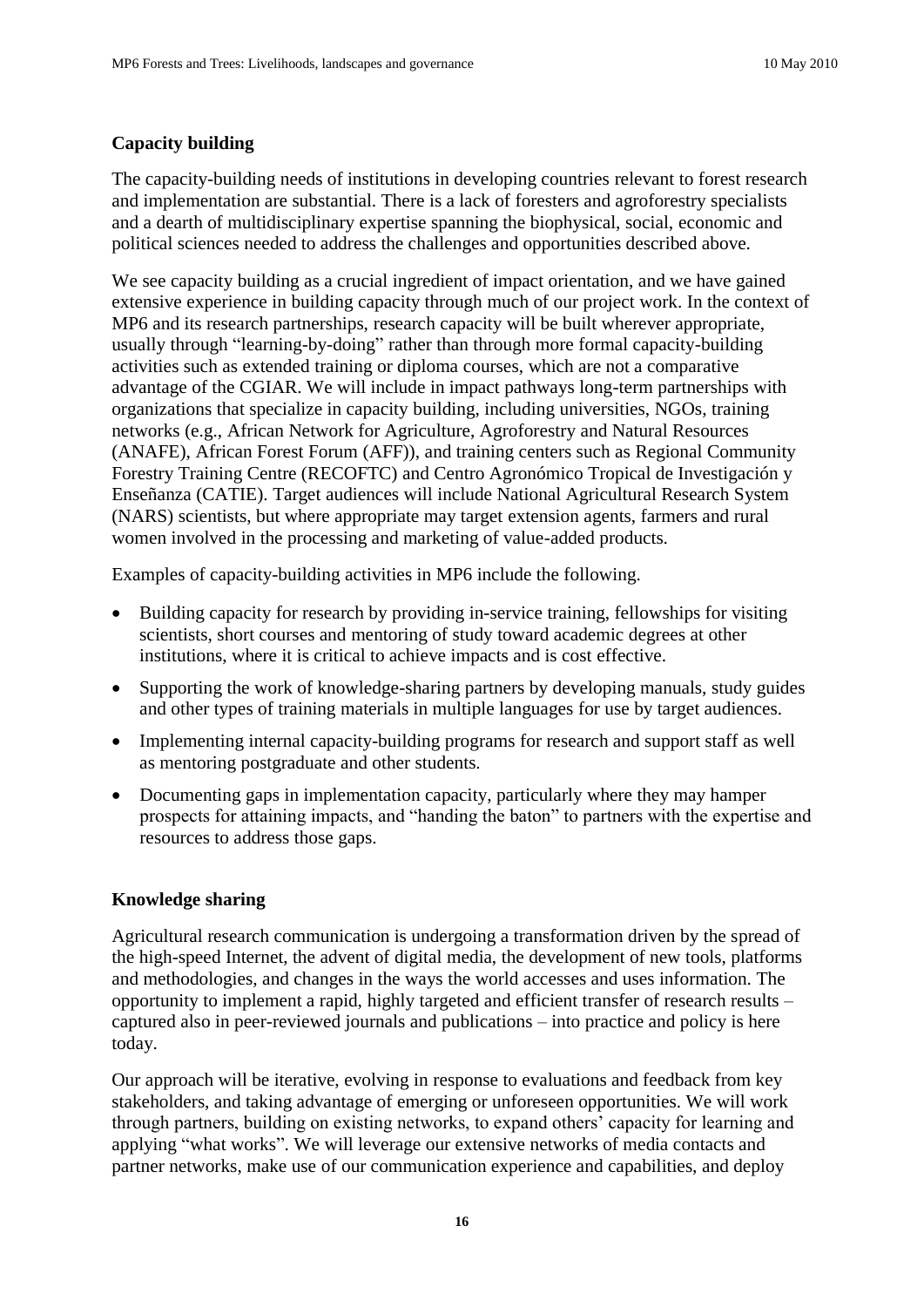our partners' knowledge assets and communication reach. We will measure the success of our knowledge sharing in several ways, including changes in the perceptions of selected groups of policymakers and practitioners.

**Developing a learning community:** We will support the development of a forest, biodiversity, agroforestry and trees learning community, targeting researchers and practitioners from local to global levels. Support will be provided by face-to-face learning at events, as well as Internet-based knowledge building and sharing, such as the development of a global portal for forest genetic resources. The community will be strengthened by providing multilingual tools and support for community interactions.

**Sharing knowledge through major international events and initiatives:** We will share knowledge through conferences, workshops and seminars, leveraging our ongoing participation in and leadership in international events (within and beyond the forest community), such as IUFRO's World Congresses, FAO's COFOs, Forest Days in association with UNFCCC COPs, and the UN's International Year of Forests in 2011.

**Reaching out to policymakers:** We will identify and execute specific outreach programs to inform and foster change among policymakers ranging from climate change negotiators to parliamentarians to officials in ministries of forestry and other relevant ministries.

**Supporting the policymaking cycle through media relations:** Media are key interlocutors in the policymaking cycle. We will execute a highly targeted and evolving media outreach strategy to engage and excite leading environmental, poverty, financial and mainstream journalists at the local, regional, national and international levels.

# **6. COMPARATIVE ADVANTAGES**

Forests and agroforestry have never before experienced their current high profile. The CGIAR system is uniquely positioned to lead the research incorporated in MP6. No other network focused on generating international public goods combines multidisciplinary expertise on optimizing forestry and agroforestry resource use for rural income and environmental sustainability with a global comparative perspective. We integrate an understanding of forests, biodiversity, forest-agriculture mosaics and trees on farms across landscape mosaics throughout the developing world. The CG centers involved bring a rich diversity of strengths in socioeconomics, biophysical sciences, policy research and knowledge sharing combined with an unparalleled reputation for delivering credible, highquality analysis that embraces input from multiple stakeholders, ranging from the poorest members of society to the highest levels of government.

Since their inception, the CG centers have focused on leveraging additional research capacity and influence through networks of partner organizations. These include advanced research institutes that can be engaged with to address specific questions (e.g., climate change modeling), as well as NARS and capacity-building organizations and regional networks (see Table 1). Collaborating with FAO on projects such as the *State of the World's Forest Genetic Resources* report builds networking capacity. Expanding private sector partnerships (e.g., Unilever, Google, Mars Inc., Syngenta ITC, CFC) for forestry and agroforestry also positions the CGIAR system to attract new development partners.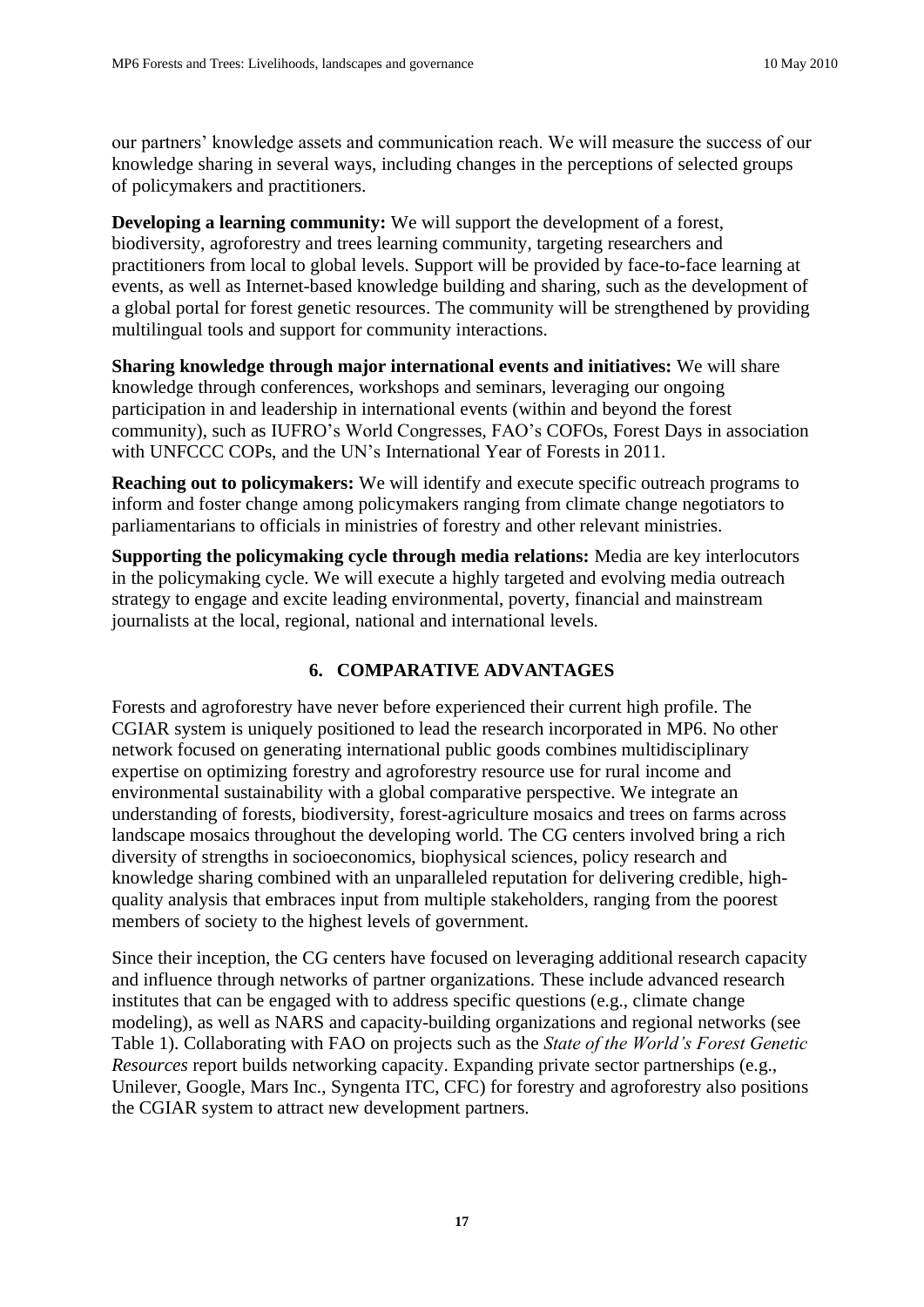# **Partnerships and linkages**

Partnership is key to the success of MP6. Many organizations and individuals are already collaborating with the various CGIAR centers involved in this proposal, and we anticipate many of them will make substantive contributions to the design of the full proposal for submission in September 2010. Further, we anticipate engaging a much broader suite of partners as MP6 goes into full implementation. Table 1 illustrates the types of partners we will invite to participate. The mix of partners will vary across the components and research themes, depending on the associated impact pathway.

| Levels/              | <b>Research Partners</b>        | <b>Policy and Practitioner</b>      | <b>Knowledge-sharing</b>        |  |  |
|----------------------|---------------------------------|-------------------------------------|---------------------------------|--|--|
| <b>Types</b>         |                                 | <b>Partners</b>                     | <b>Partners</b>                 |  |  |
| <b>International</b> | CIRAD, IRD, CSIRO, Forest       | Collaborative Partnership on        | <b>BBC</b> World Service Trust, |  |  |
| Level                | Landscape Denmark, IUFRO,       | Forests (CPF), FAO, UNEP,           | Panos, UN-REDD, CPF,            |  |  |
|                      | Norwegian University of Life    | World Bank FCPF, UN-                | <b>IUCN</b>                     |  |  |
|                      | Sciences, and other advanced    | REDD, IPCC, FSC, IUCN               |                                 |  |  |
|                      | research institutes, ASB        | <b>Forest Landscape Restoration</b> |                                 |  |  |
|                      | Partnership for the Tropical    | (FLR), private sector (e.g.,        |                                 |  |  |
|                      | <b>Forest Margins</b>           | Mars Inc.)                          |                                 |  |  |
| <b>Regional</b>      | CATIE, Amazon Initiative,       | AFF, COMIFAC, Asia Forest           | RECOFTC, STCP,                  |  |  |
| Level                | ANAFE, FARA, SEANAFE;           | Partnership, ECOWAS                 | <b>CATIE</b>                    |  |  |
|                      | ASARECA, CORAF,                 |                                     |                                 |  |  |
|                      | SAARD, STCP, SAFORGEN,          |                                     |                                 |  |  |
|                      | APFORGEN, LAFORGEN              |                                     |                                 |  |  |
| <b>Country or</b>    | NARS, local/national research   | NARS, ministries                    | Local NGOs (e.g., PILI in       |  |  |
| <b>Site level</b>    | organizations, Forestry         | (environment, forestry,             | Indonesia), forest and          |  |  |
|                      | <b>Research and Development</b> | agriculture), FORDA, forest-        | environmental ministries,       |  |  |
|                      | Agency (FORDA) and Bogor        | and landscape-dependent             | <b>Greenbelt Movement</b>       |  |  |
|                      | <b>Agricultural University</b>  | community-based                     | (Kenya), Amazon                 |  |  |
|                      | (Indonesia), NGOs,              | organizations, development          | Livelihoods and                 |  |  |
|                      | IWOKRAMA (Guyana),              | and environmental NGOs,             | <b>Environment Network</b>      |  |  |
|                      | KEFRI/KARI (Kenya)              | private sector companies            |                                 |  |  |

| Table 1. Illustrative list of potential partners for MP6 |  |  |  |
|----------------------------------------------------------|--|--|--|
|----------------------------------------------------------|--|--|--|

# **Links to other mega programs**

The active engagement and contribution of the participating centers in other mega programs will build links and synergies to ensure the success of MP6, while efforts undertaken in MP6 may make significant contributions to the work and goals of others. While potential links are many, the following are readily apparent:

- MP1: Agriculture Systems for the Poor and Vulnerable. Key areas for collaboration will be on tree-crop and related issues on the components dealing with *Integrated agriculture for dryland systems* and *Integrated agricultural systems for the humid tropics*. Mangroves are an interface with the coastal zone program.
- MP2: Agricultural policies, markets and institutions have their counterparts in MP6.
- MP3: Under the Genetic Resources crosscutting component of MP3, ICRAF will be working with Bioversity on the complementarity of *in situ, circa situ* and *ex situ* tree conservation strategies. Work on tree crops (cacao, coffee, coconut) will also be carried out under the Genetic Resources crosscutting component.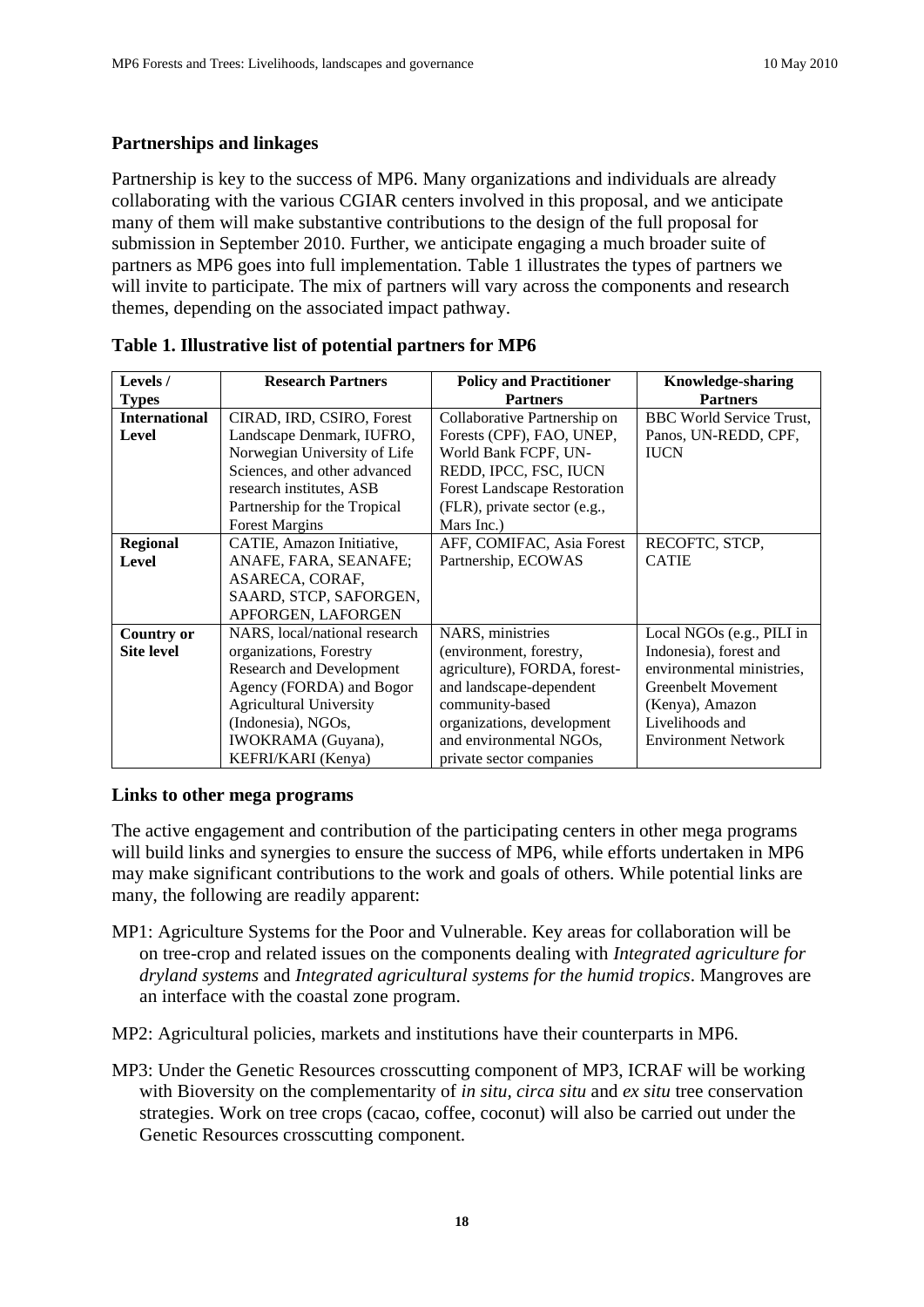- MP5: There is a clear upstream-downstream link with the role of forests to ensure provision of environmental services, buffer water flow and reduce erosion and other degradation processes.
- MP7: Agriculture and Climate Change. Particular opportunities for collaboration include joint work on vulnerability assessment and methods for scaling global/large-scale climate change models down to local levels, and exchange of knowledge on mitigation in forest and agricultural systems.

### **7. PROGRAM MANAGEMENT**

Our proposed management structure for MP6 (not yet finalized) comprises: (1) a Stakeholder Advisory Group; (2) a Research Steering Committee; and (3) an MP Management Unit. The composition and operation of each of these entities will be defined in the full proposal. Our goal is to ensure transparent and inclusive management as a means of incorporating and benefiting from the knowledge of partners and stakeholders. This requires a management structure that provides mechanisms for CGIAR center partners and other stakeholders to inform and guide the research agenda and decision-making processes, while providing oversight. A detailed management structure for the full proposal will be developed in consultation with stakeholders with a specific focus on promoting scientific excellence, and adaptive project management grounded in rigorous evaluation, transparency, fairness and inclusiveness.

CIFOR, ICRAF and Bioversity are the CGIAR centers primarily responsible for the implementation of MP6 and will closely monitor and evaluate research activities. The Management Unit will put in place mechanisms to assure the quality, relevance and impact of the research and will develop procedures for monitoring and evaluation of the activities, projects and processes. This will be undertaken at multiple levels and scales using established methods. As part of performance evaluation, MP6 will adopt peer review mechanisms through meetings and workshops, where all partners and stakeholders can jointly review major results, achievements and process outcomes, and identify new opportunities. External reviews will also be periodically arranged at the behest of the Management Unit. All partners will develop yearly work plans, which will include participatory monitoring and evaluation.

| <b>Risk</b>                                                                                                                     | <b>Assumption</b>                                                                                                                                    |  |  |  |
|---------------------------------------------------------------------------------------------------------------------------------|------------------------------------------------------------------------------------------------------------------------------------------------------|--|--|--|
| Insufficient funding to match needs and                                                                                         | Funding commitments by donors secured by                                                                                                             |  |  |  |
| expectations                                                                                                                    | CGIAR in advance of start of the MP                                                                                                                  |  |  |  |
| Partner non-performance in managing program<br>activities, generating sound data, analysis,<br>outreach or financial management | Management Unit assisted by focal point staff in<br>each partner organization provides adequate<br>monitoring and support to national-level partners |  |  |  |
| Lack of clarity of research boundaries                                                                                          | Carefully articulated research proposal that is<br>agreed by all partners                                                                            |  |  |  |
| Suboptimal coordination of research activities                                                                                  | Research Steering Committee provides clear lead<br>on research strategy and oversight of research<br>activities                                      |  |  |  |
| Difficulty of measuring impact                                                                                                  | Achievable targets and impact pathways<br>identified and agreed, and sound methodologies<br>employed at outset of activities to capture data         |  |  |  |

### **8. RISK ANALYSIS**